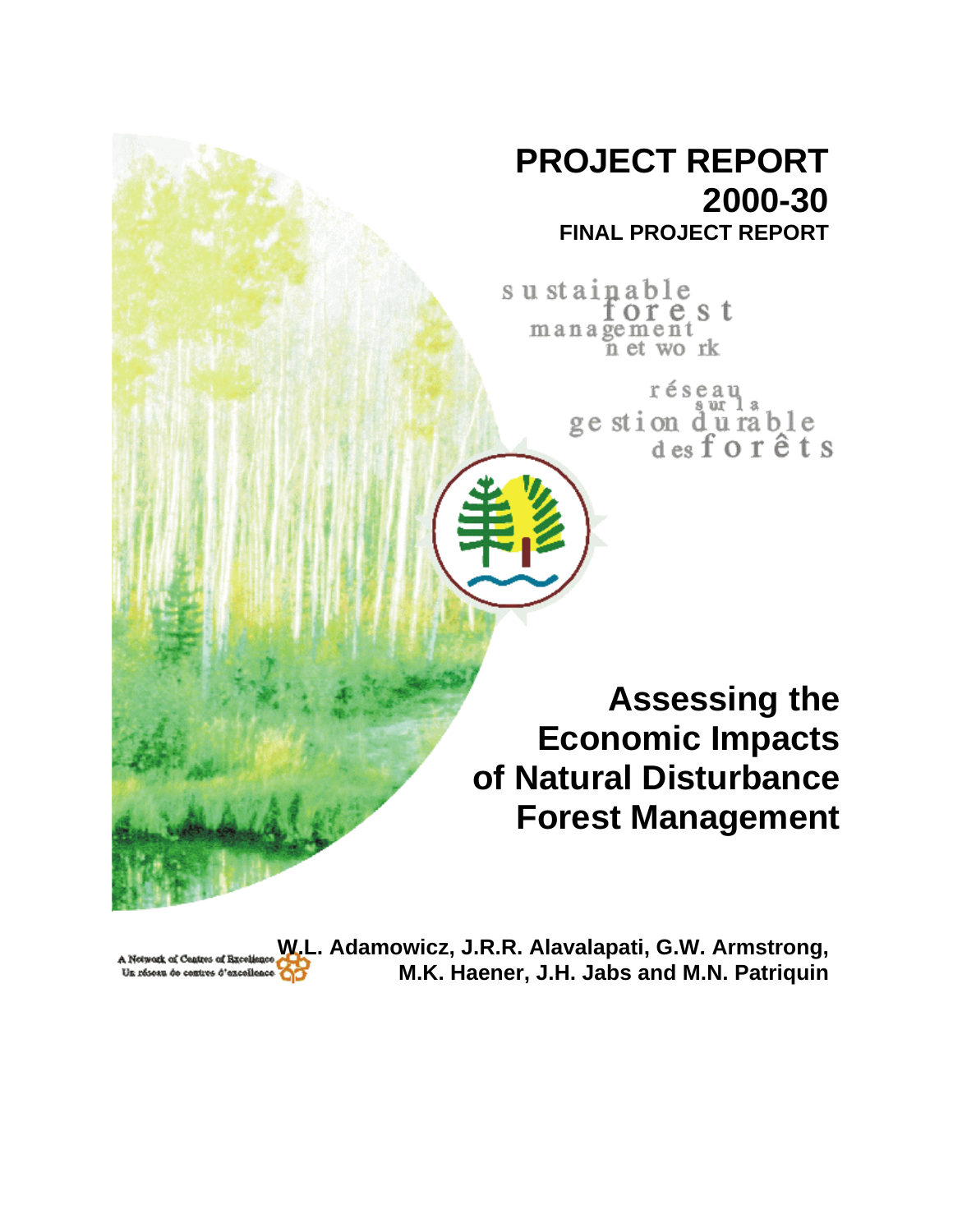For copies of this or other SFM publications contact:

Sustainable Forest Management Network G208 Biological Sciences Building University of Alberta Edmonton, Alberta, T6G 2E9 Ph: (780) 492 6659 Fax: (780) 492 8160 http://www.ualberta.ca/sfm/

ISBN 1-55261-090-X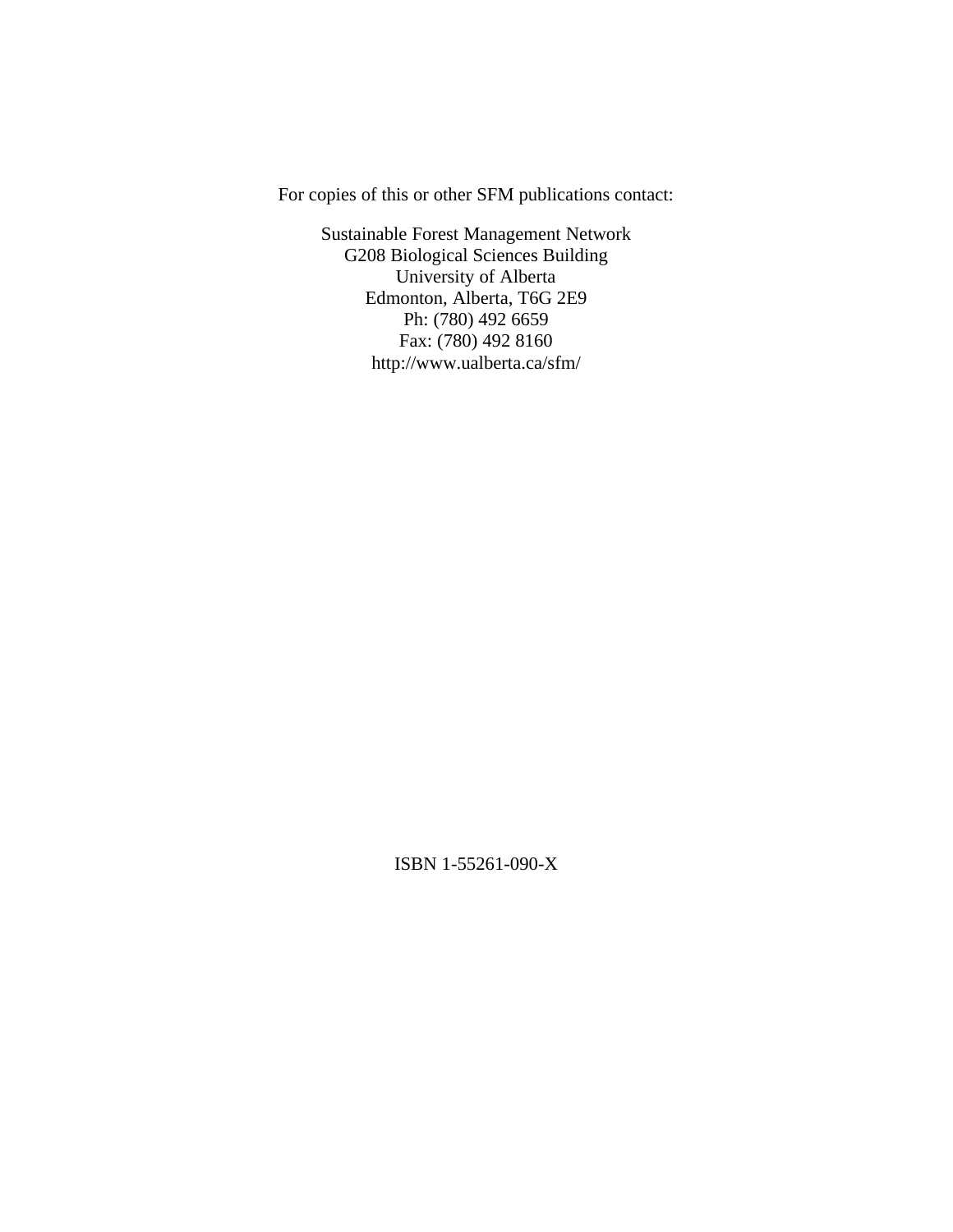# **Assessing the Economic Impacts of Natural Disturbance Forest Management**

by

**W. L. Adamowicz<sup>1</sup> J. R. R. Alavalapati<sup>3</sup> G. W. Armstrong<sup>2</sup> M.K. Haener<sup>1</sup> J. H. Jabs<sup>1</sup> and M. N. Patriquin<sup>1</sup>** <sup>1</sup> Department of Rural Economy <sup>2</sup> Department of Renewable Resources University of Alberta, Edmonton, Alberta

<sup>3</sup> School of Forest Resources and Conservation University of Florida Gainesville, FL, USA

Authors are listed alphabetically. All authors were members of the project team and participated in components of the research program. J. Jabs compiled this report.

**September 2000**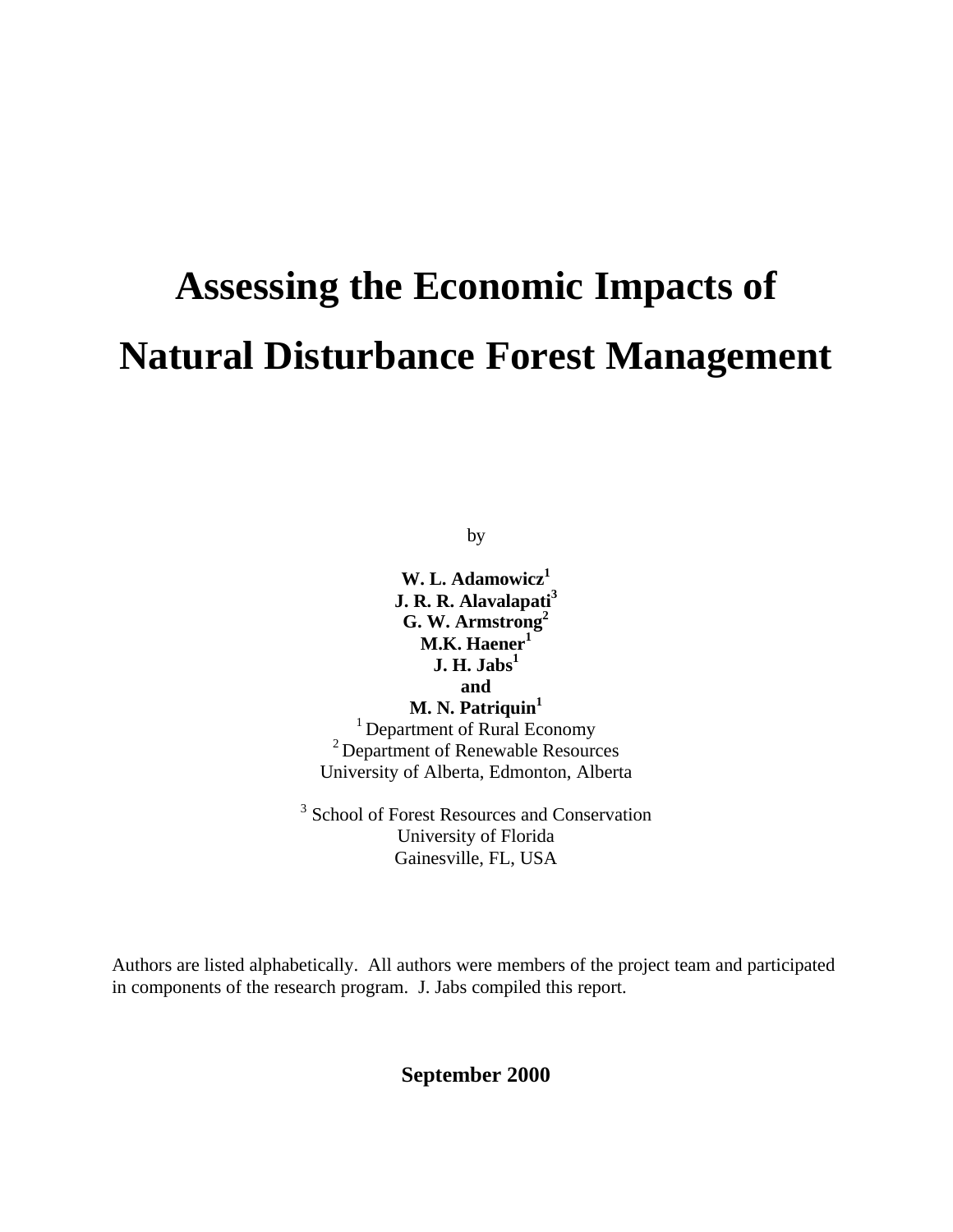# **EXECUTIVE SUMMARY**

The objective of this project was to construct the tools to assess the economic impact of a transition from sustained timber yield management to natural disturbance forest management. The impacts include not only timber values, but also non-timber values, community impacts, and other financial implications. Three main components of this research project have been developed. These are:

1. Defining Disturbance Based Management

In order to assess the economic implications of disturbance based management, some "definitions" of disturbance based management needed to be constructed. Thus, efforts were devoted to constructing forest level descriptions of disturbance based management. The natural disturbance paradigm is contrasted with a social science perspective to show the necessity of a hybrid approach for forestry management decisions

- 2. Impacts of Changing Management Regimes
	- A. Financial Implications

Timber supply implications of moving to a disturbance based management approach were examined, using a "rate based" definition of natural disturbance management (NDM) and a simulation model of forest growth and harvest.

B. Regional Economic Impacts (CGE Modeling)

Regional economic impacts of forestry developments in Alberta were estimated using two interindustry approaches, input-output (I-O) models and computable general equilibrium (CGE) models.

C. Implications of Changing Management Regimes: Non-Timber Impacts

An optimization model of natural disturbance based management was conducted to develop 100 year forecasts of probability distributions for habitat area of five vertebrate species under a stochastic wildfire regime.

3. Linking Economic Indicators (Timber and Non-Timber Values) with Ecological Conditions

Two approaches to linking economic indicators with ecological conditions were examined. The first approach was the construction of a natural resource account that included both timber and non-timber values for the region of the Alberta Pacific FMA. The second approach to linking economic and ecological conditions was the construction of an integrated economic-ecological model of non-market recreational hunting activity.

Many of the results of each of these components have been published in refereed journals while others are in working papers and/or under review at scientific journals. This report draws on those publications but includes discussions of the management implications of each of the components. The main findings of the research were:

- 1. Natural Disturbance-Based Management Harvest
- If NDM is defined by rate of disturbance, the allowable harvests may be significantly different than those derived from growth based techniques (the status quo).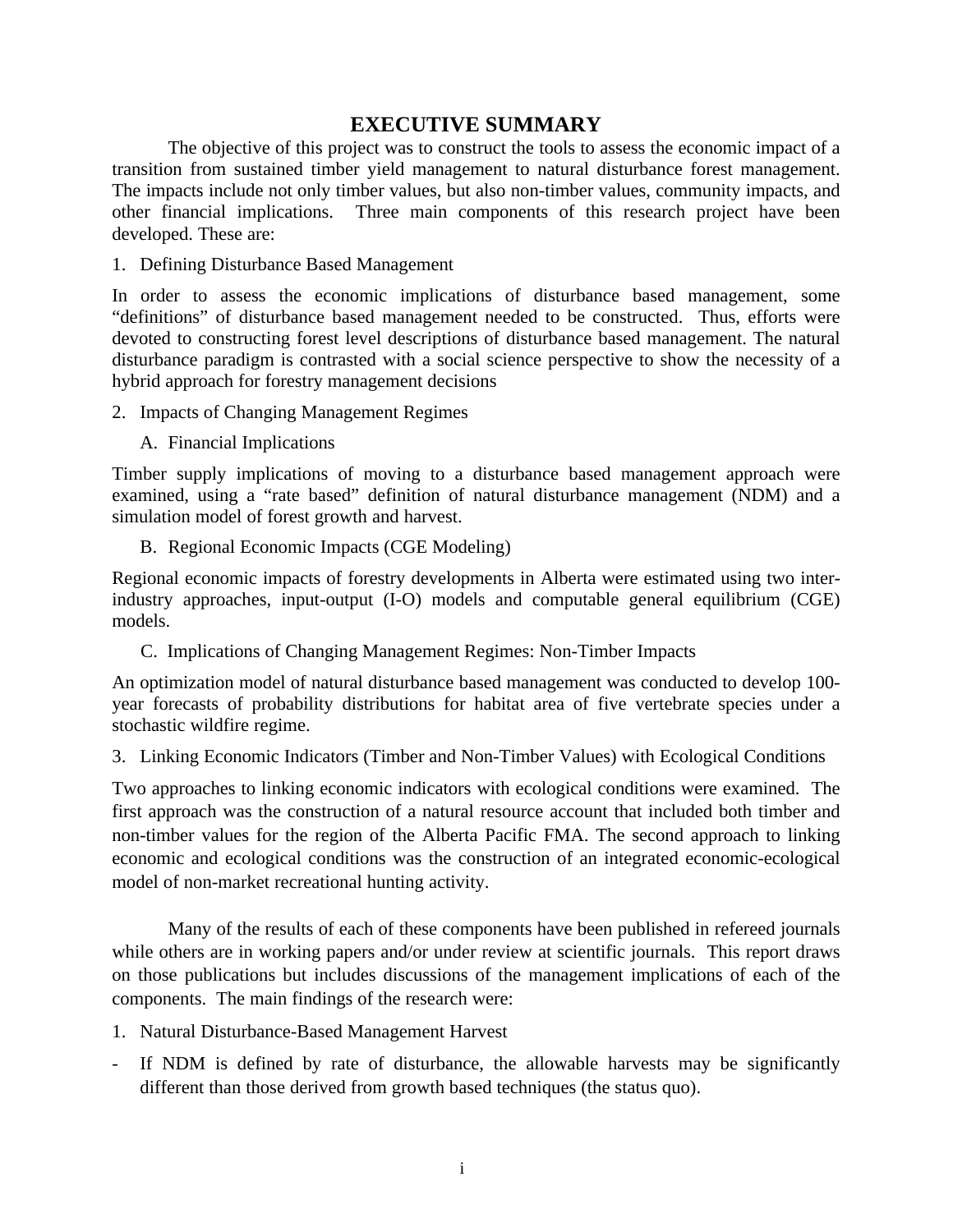- The degree of variability of natural disturbance rates makes it very difficult to identify a single harvest rate that emulates the rate of natural disturbance.
- The variability identified in natural disturbance suggests that it is unlikely that an "equilibrium" age class structure exists in the boreal mixed-wood forest.
- Disturbance estimates can be used to present trade-offs between critical habitat under "fire only" scenarios versus management and fire scenarios. In a case study, there were substantial differences in timber value realized, depending on the degree of deviation from a natural disturbance only (no harvesting) scenario.
- 2. Regional and Community Level Impacts
- More realistic assumptions (Computable General Equilibrium CGE) dampen predicted shocks—traditional models tend to overstate the impacts of policy and management changes.
- Impacts on income distribution, in a regional text, can be evaluated using Social Accounting Matrix (SAM) methods
- Forest policies aimed at environmental conservation may be regressive.
- 3. Non-Timber Impacts
- Constructing regional resource accounts is possible and useful as an indicator of economic sustainability.
- In a case study of North Eastern Alberta, 60% of the total value was timber value, and 40% of values were from non-timber resources.
- Aboriginal subsistence value and carbon sequestration values are both individually greater than total values placed on recreation and on commercial values of fishing and hunting.
- Price risk has more impact on variability of resource accounting than does the risk of fire.

# **ACKNOWLEDGEMENTS**

The authors would like to thank the following partners who provided assistance: Alberta Pacific Forest Industries, Daishowa Marubeni International, Canadian Forest Service – Northern Forestry Centre, and the Foothills Model Forest.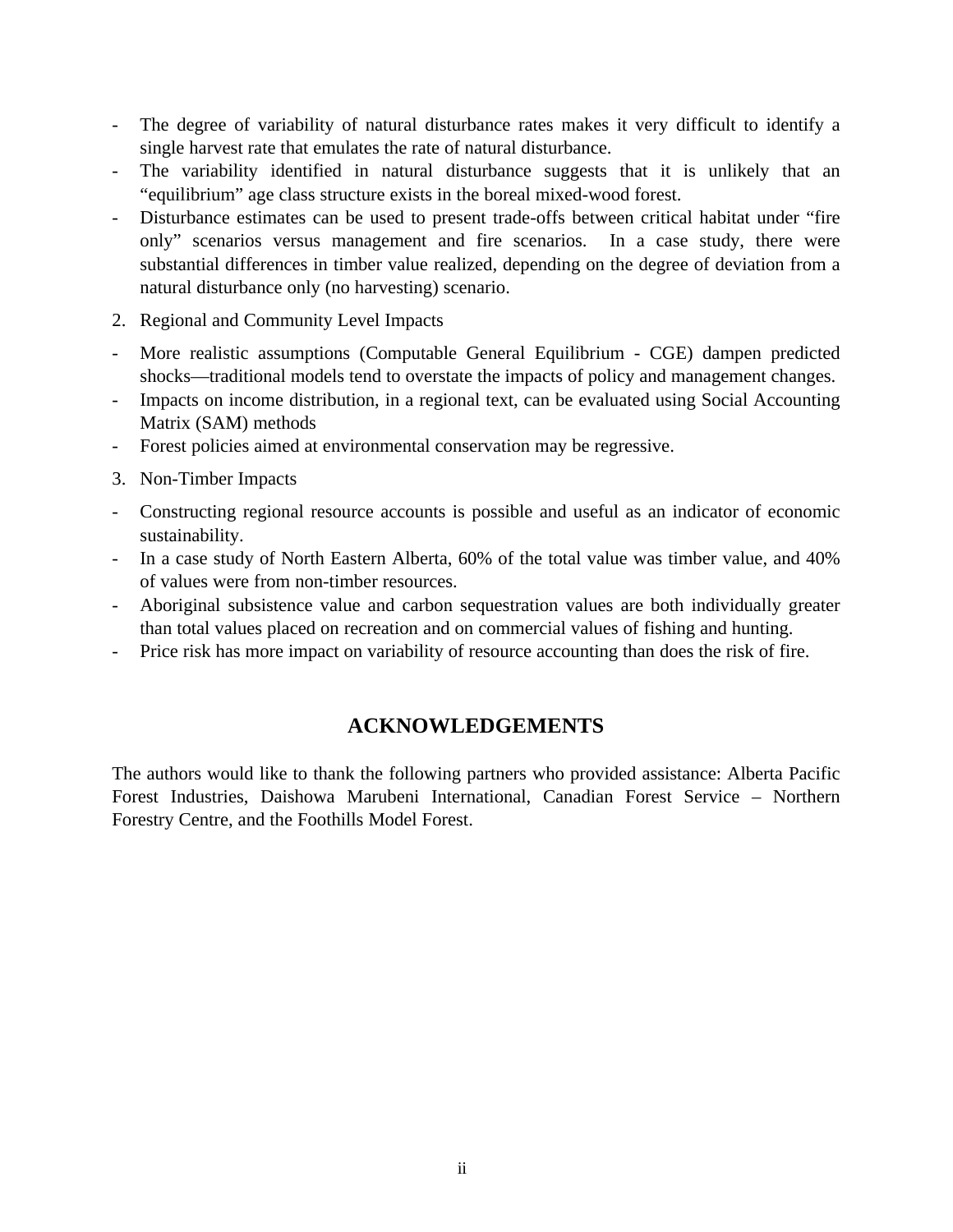# **1. DEFINING DISTURBANCE BASED MANAGEMENT<sup>1</sup>**

In order to assess the economic implications of disturbance based management, some "conceptions" of disturbance based management needed to be constructed. Thus, efforts were devoted to constructing forest level descriptions of disturbance based management. The initial conceptions were based on the use of "mean fire rates" as a guide for allowable cut. This approach was then employed to assess the financial implications of employing this approach to allowable cut (relative to traditional growth and yield approaches to timber supply assessment). These results are discussed below. However, this analysis of the rate of disturbance led to additional investigation of the stochastic properties of disturbance.

The techniques used in this study consist of a simple statistical analysis to characterise the natural fire regime, and Monte Carlo simulations to examine the effects of the assumed fire regime on the precision of estimates of average burn rate and on forest age class distributions. The natural disturbance regime for the study area is characterised by large annual variations in the annual area burned. The distribution of annual area burned or burn rates is well-described by a lognormal distribution. The area burned in any one year can be modelled as an independent random draw from a lognormal distribution, constrained such that the area burned never exceeds the total area. This characterisation may also apply to other areas of the boreal mixedwood forest.

Estimates of average burn rates for the area developed through Monte Carlo simulation are highly imprecise even with very long sample periods (despite the fact that the mean of the natural logarithm of disturbance rate can be estimated precisely). A characterisation of the mean rate of natural disturbance is not precise enough to dictate harvest rate decisions under NDM management. The two-parameter characterization of the natural disturbance regime presented here could, however, be valuable for quantification of the risks associated with forest management and evaluation the effectiveness of fire suppression. Forest managers will make the harvest rate decision considering whatever factors are important to them, but defaulting to an unquantifiable natural disturbance rate is not an option.

By mimicking natural processes as closely as possible, NDM management is hypothesized to minimize the negative impacts of timber harvest on forest biota. This hypothesis allows the manager to focus on ecosystem process and structure, and how management techniques might emulate them, rather than on each species of concern. The applicability of this model to other study areas should also be examined. The lognormal characterisation of annual burn rate could provide a useful basis for evaluating fire risk, and in evaluating the effectiveness of fire suppression. This fire risk model could be incorporated into forest planning systems to better evaluate the timber supply and financial and ecological risks associated with forest fire.

 $\overline{a}$ 

<sup>&</sup>lt;sup>1</sup> Based on Armstrong, G. 1999. A stochastic characterisation of the natural disturbance regime of the boreal mixedwood forest with implications for sustainable forest management. *Canadian Journal of Forest Research.* 29(4): 424-433.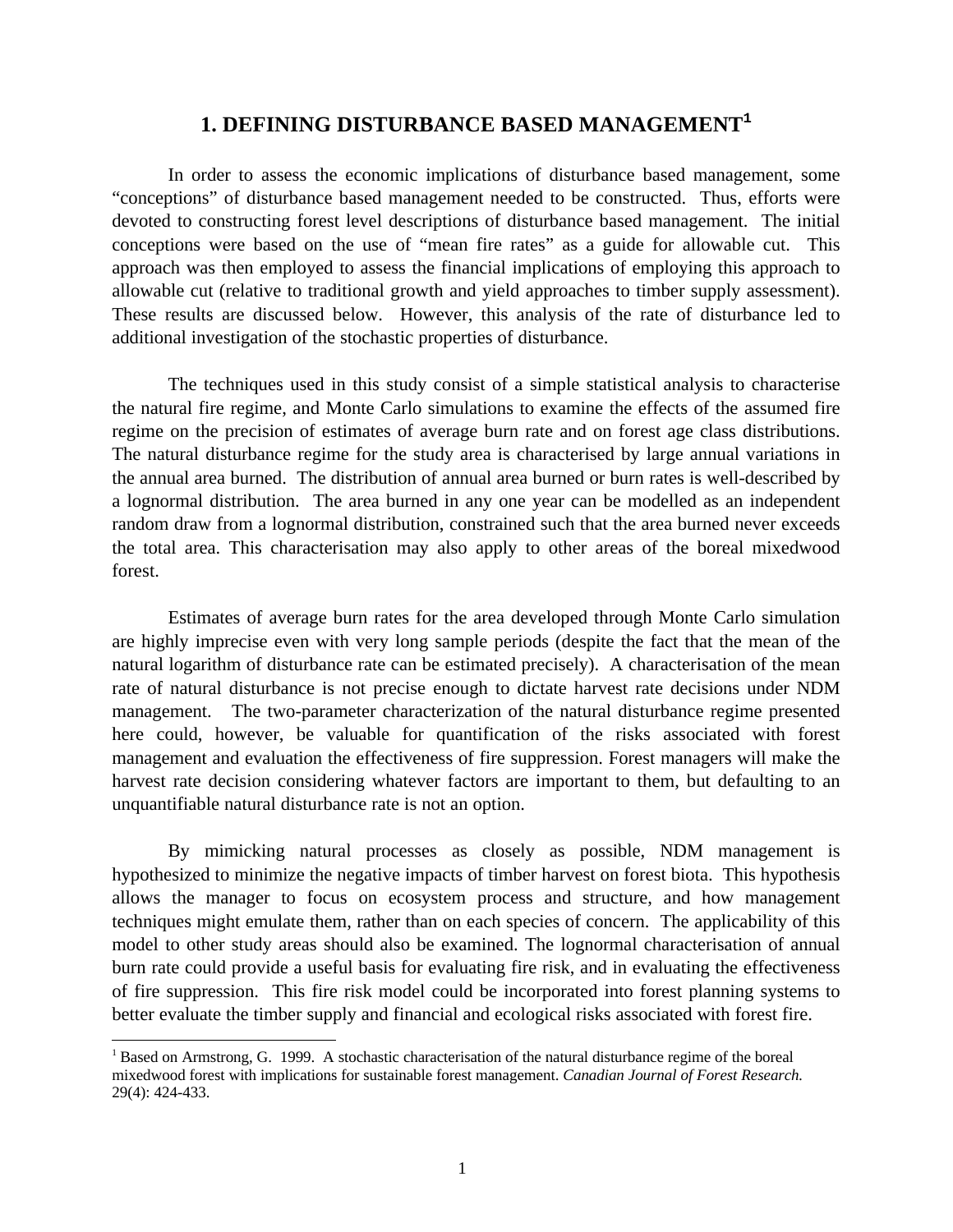The natural disturbance based management perspective can be contrasted with other social science approaches to forestry policy making<sup>2</sup>. The social science perspective focuses on the value of externalities due to harvesting operations. These externalities can be positive or negative based on the perceived benefits to the individual and society. The impacts and values are assessed with the objective being maximization of net social benefits. The natural disturbance paradigm, however, considers the ecological effects of timber harvest. The main focus is that by maintaining "natural" disturbance based patterns on a regional scale, that sustainability will be achieved. Both of these perspectives are complex and contain many challenges and problems. The implementation of both processes would best reflect the environmental objectives in forest management decisions.

# **2. IMPACTS OF CHANGING MANAGEMENT REGIMES: FINANCIAL IMPLICATIONS OF NDM**

## **A. Financial Implications<sup>3</sup>**

A simple simulation model of forest growth and disturbance was constructed. It is used to compare the areas and volumes disturbed under different estimates of the natural disturbance rate with results from a sustained timber yield model (without disturbance). The areas and volumes disturbed under the natural disturbance scenarios can be usefully thought of as defining the upper limits to areas and volumes harvested under the single rate approach to natural disturbance management. The sustained yield scenario is intended to represent the status quo for harvest level determination in Alberta. Under the natural disturbance model, much less timber was available for harvest than under sustained timber yield management. It is shown that the schedules of harvest area and volume for the different scenarios are strikingly different. The model presented is an example of how a simple model can be a useful tool for evaluating the effects of a change in forest policy or practices.

The results provide some starting points for a discussion of disturbance-based management. In this study, two existing estimates of the natural disturbance rate for the area were used to define natural disturbance scenarios. The two natural disturbance scenarios provide extremely different projections of harvestable volume: in comparison to each other and to the sustained yield scenario. Thus we conclude that moving from sustained yield to natural disturbance models of forest management can have tremendous implications for the timber supply potential of an area, and that choosing "the natural disturbance rate" appropriate for a forest is both difficult and risky.

<sup>&</sup>lt;sup>2</sup> Based on Adamowicz, W. and T. Veeman. 1998. Forest policy and the environment: Changing paradigms. Canadian Public Policy. 14(2) S61-S61.

<sup>&</sup>lt;sup>3</sup> Based on Armstrong G., S. Cumming, and W. Adamowicz. 1999. Timber Supply Implications of Natural Disturbance Management. *The Forestry Chronicle.* 75 (3):497-504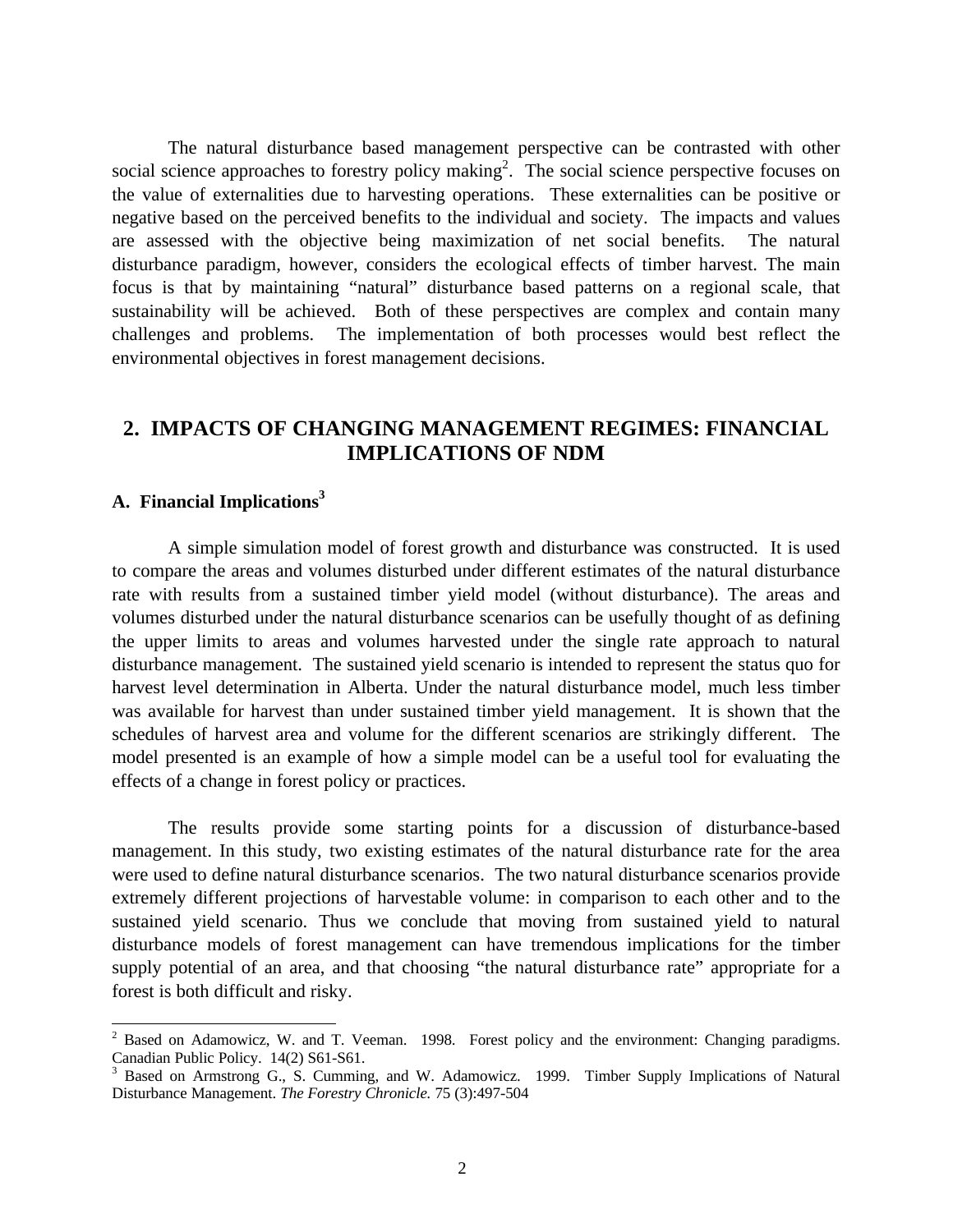## **B. Impacts of Changing Management Regimes: Regional Economic Impacts (CGE Modelling)**<sup>4</sup>

Input-Output (I-O) analysis, a class of inter-industry analysis, is by far the most commonly used technique for estimating economic impacts of changes in the forest sector. The information derived from I-O analysis often plays a key role in forest policy making thereby influencing the management of Canadian forests. A closer look at the underlying assumptions of I-O models raises serious concerns about the validity of the information derived from these models. For example, the assumptions that prices of inputs and outputs are fixed in the economy; production is based on a technology in which fixed amounts of inputs are required in order to produce a unit of output; there are no constraints on the supply of factor inputs; and final demand for the output of each industry is exogenous, may generate estimates that are biased. Forest policy decisions which are based on these estimates may be misguided.

Each of these assumptions may limit the applicability of I-O model in deriving socioeconomic assessments of a change in policy. First, the assumption of fixed prices would not allow I-O models to capture the behavior of producers and consumers with respect to changes in the prices of inputs and outputs. According to this assumption, the supply of inputs or outputs has no influence on factor or product prices. Second, the fixed inputs assumption rules out the possibility of substitution between factors of production. According to this assumption, for example, an industry cannot expand its output in the short-run by combining increasing amounts of labor with its fixed capital stock. Third, if sectors are not directly linked by inter-industry flows of commodities, it is possible that they will still be interdependent since they compete for scarce primary factors (labor, capital, and land). With no constraints on the supply of primary factors, I-O models will not be able to account for these forms of interdependence. In other words, I-O models work well only for an economy in which producing sectors have excess capacity and primary factors are less than fully employed (Parmenter 1982). Finally, the exogeneity of final demand suggests that trading activity does not depend on relative prices. In consequence, I-O models are of limited usefulness for the analysis of international trade. Each of these assumptions may either overstate or understate the economy-wide impacts of any changes in the forest sector. In sum, I-O models are demand driven and do not incorporate supply constraints or substitution possibilities (Robinson and Roland-Holst 1988). These concerns have prompted economic modelers to propose an alternative inter-industry analytical tool, the computable general equilibrium (CGE) model, for policy analysis. This approach is thought to provide greater flexibility and generate less biased estimates when compared to I-O analysis.

Similar to an I-O model, a CGE model assumes that producing sectors of the economy are interdependent by supplying produced inputs to other sectors. However, this approach permits prices of inputs to vary with respect to changes in output prices and thus capture the

 $\overline{a}$ 

<sup>&</sup>lt;sup>4</sup> Alavalapati, J., W. Adamowicz, and W. White. 1998. A Comparison of economic impact assessment methods: The case of forestry developments in Alberta. Canadian Journal of Forest Research. 28(5):711-719.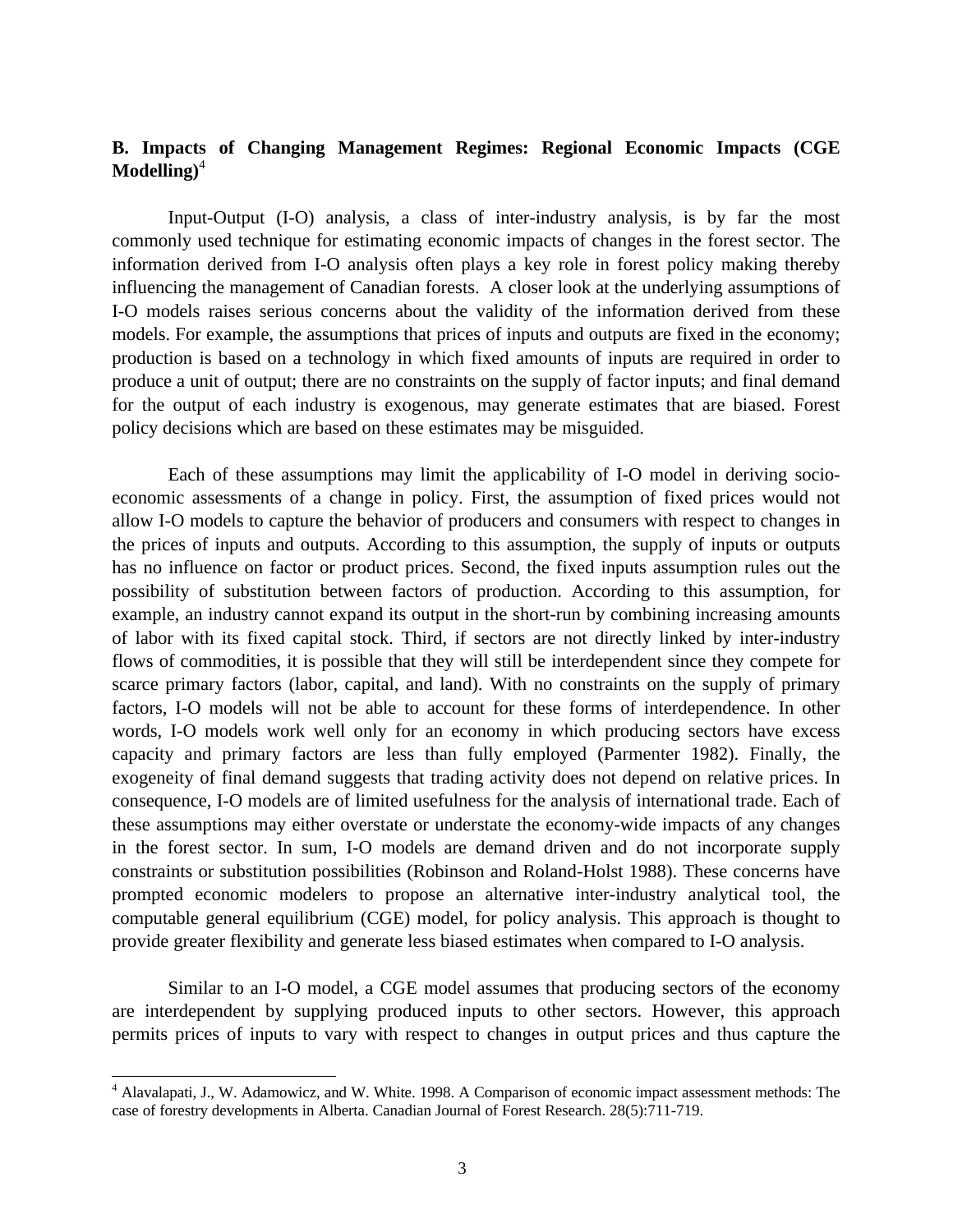behavior of economic agents. It incorporates a variety of flexible production functions, which allow producers to substitute cheaper inputs for more expensive inputs. This model also can accommodate constraints on the availability of primary inputs and accounts for additional intersectoral linkages. For example, if factors of production are limited in supply, the expansion in some sectors will draw factors of production from other sectors thereby causing a contraction in those industries. Finally, a CGE model can explain final demand variables within the model rather than treating them as exogenous. Because of these assumptions, CGE models generate results that may be significantly different from those of an I-O model. Furthermore, depending upon the nature of the economy under investigation, each of these assumptions can be modified to a desired level. For example, the substitution between inputs can vary from no substitution to perfect substitution. Similarly, the supply of primary inputs also can vary from highly inelastic through elastic to highly elastic. Each modification will provide policy analyst a certain degree of flexibility to specify models that fit the economy under investigation. In sum, CGE models can capture nonlinear substitution possibilities and multi sectoral supply-demand interactions, and also incorporate macro variables and mechanisms for achieving balance among aggregates (Robinson and Roland-Holst 1988:353).

In spite of these attractive features, CGE models are less common, when compared to I-O models, in analysis of the Canadian forest sector.<sup>5</sup> In this study, it is demonstrated that CGE models provide greater flexibility when compared to I-O models in estimating the impacts of changes in the forest sector. Specifically, the impacts of a 22% increase in exports of pulp and paper products and a 1 % decrease in exports of wood products from Alberta are analyzed and the results are shown in Table 1 and Table 2.

The results from the I-O analysis suggest that a 22% increase in pulp and paper exports causes an increase in overall output, employment, and GDP. On the other hand, CGE models generate results that are different from the I-O models. Unlike I-O estimates, estimates derived from CGE models are not unidirectional. This is largely due to general equilibrium effects, which suggest that inputs are limited in supply and contraction/expansion in some sectors will cause expansion/contraction in some other sectors. Estimates derived from CGE models are smaller than those of I-O models. This is largely due to the changes in the prices of inputs and outputs in response to changes in their demand.

 $\overline{a}$ 

<sup>5</sup>This is not to suggest that CGE models have not applied to analyze the forestry sectors in Canada. For example, Percy (1986), Binkley et al. (1994), and Alavalapati et al.(1997) have applied the CGE approach to estimate the impacts of changes in the forest sector of British Columbia.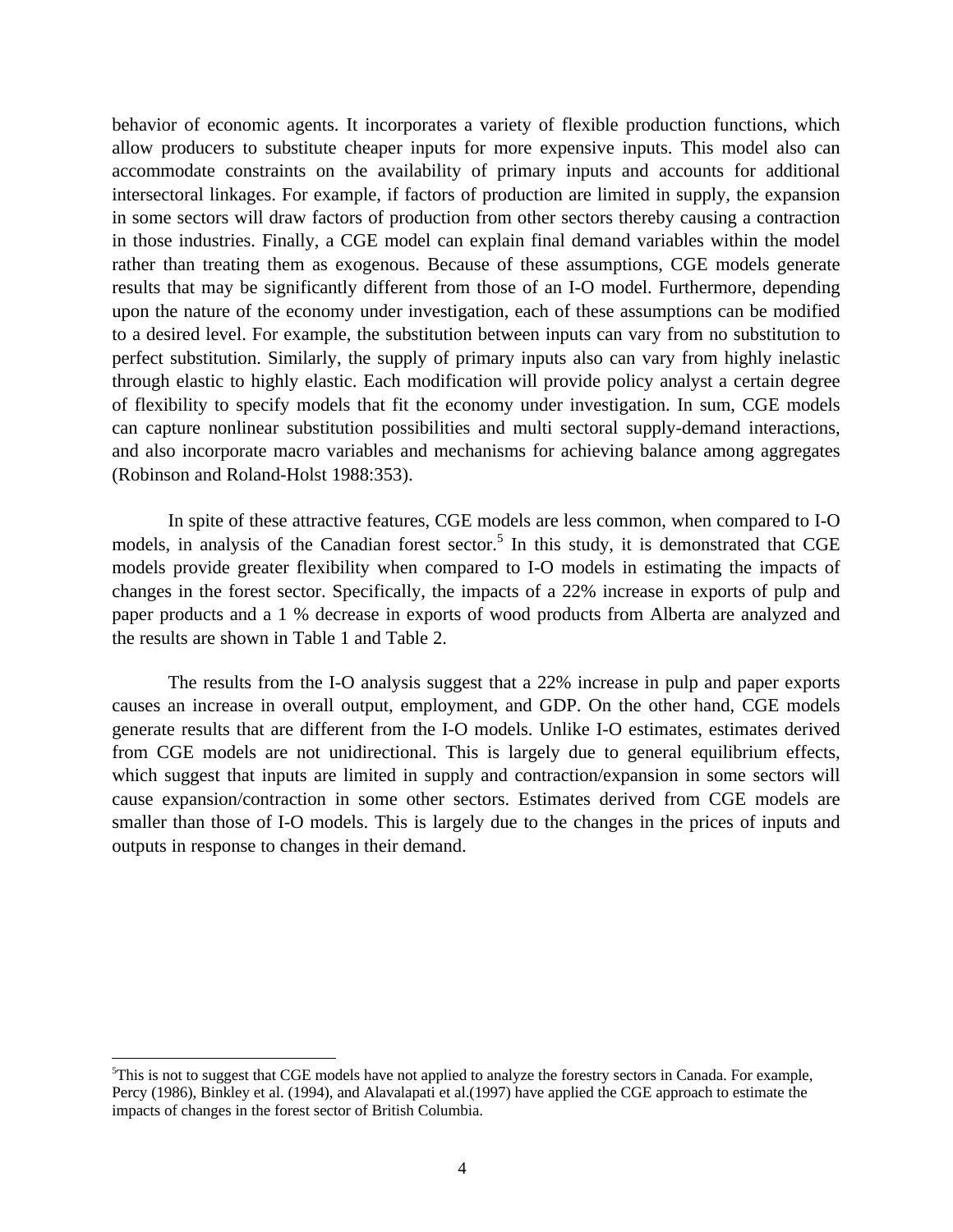| <b>Change in</b>                    | <b>IOWL</b> | <b>IOWOL</b>             | <b>SCGE</b> | <b>MCGE</b> | <b>LCGE</b> |
|-------------------------------------|-------------|--------------------------|-------------|-------------|-------------|
| Agricultural sector output $(X1)$   | 0.1572      | 0.3114                   | $-0.2505$   | $-0.3509$   | $-0.3594$   |
| Logging sector output $(X2)$        | 4.972       | 5.0353                   | 4.6314      | 4.7823      | 4.7769      |
| Energy sector output $(X3)$         | 0.0632      | 0.1153                   | $-0.066$    | $-0.1013$   | $-0.1047$   |
| Wood products sector output $(X4)$  | 0.1337      | 0.2082                   | $-0.029$    | $-0.085$    | $-0.091$    |
| Pulp and paper sector output $(X5)$ | 18.3978     | 18.4128                  | 18.0061     | 18.355      | 18.3535     |
| Manufacturing sector output $(X6)$  | 0.2286      | 0.4766                   | $-0.4924$   | $-0.5936$   | $-0.6067$   |
| Service sector output $(X7)$        | 0.1665      | 0.2405                   | 0.0947      | $-0.01$     | $-0.018$    |
| Wage rate                           |             |                          |             | 0.0175      | 0.0212      |
| Overall capital rent                |             |                          |             | $-0.01$     | $-0.017$    |
| Rental rate of capital in X1        |             |                          | $-1.1309$   |             |             |
| Rental rate of capital in X2        |             |                          | 7.4308      |             |             |
| Rental rate of capital in X3        |             |                          | $-0.2262$   |             |             |
| Rental rate of capital in X4        |             |                          | $-0.036$    |             |             |
| Rental rate of capital in X5        |             | $\overline{\phantom{a}}$ | 35.7032     |             |             |
| Rental rate of capital in X6        |             |                          | $-0.8871$   |             |             |
| Rental rate of capital in X7        |             |                          | 0.1961      |             |             |
| Overall output                      | 0.2565      | 0.3581                   | 0.051       | $-0.037$    | $-0.045$    |

**Table 1**. Changes in output and primary factor prices in response to a 22% increase in exports of pulp and paper sector (Values are expressed in % changes)

**Table 2**. Changes in output and primary factor prices in response to a 1% decrease in exports of wood products sector (Values are expressed in % changes)

| $m$ over products sector $\chi$ and $\chi$ and $\chi$ and $\chi$ and $\chi$ and $\chi$ and $\chi$ and $\chi$ and $\chi$ and $\chi$ and $\chi$ and $\chi$ and $\chi$ and $\chi$ and $\chi$ and $\chi$ and $\chi$ and $\chi$ and $\chi$ and $\chi$ and $\chi$ and $\chi$ an<br><b>Change</b> in | <b>IOWL</b> | <b>IOWOL</b> | <b>SCGE</b> | <b>MCGE</b> | <b>LCGE</b> |
|-----------------------------------------------------------------------------------------------------------------------------------------------------------------------------------------------------------------------------------------------------------------------------------------------|-------------|--------------|-------------|-------------|-------------|
| Agricultural sector output $(X1)$                                                                                                                                                                                                                                                             | $-0.0034$   | $-0.0066$    | 0.0034      | 0.0061      | 0.0065      |
| Logging sector output $(X2)$                                                                                                                                                                                                                                                                  | $-0.2105$   | $-0.2119$    | $-0.2022$   | $-0.2069$   | $-0.2066$   |
| Energy sector output $(X3)$                                                                                                                                                                                                                                                                   | $-0.0014$   | $-0.0025$    | 0.0009      | 0.0017      | 0.0018      |
| Wood products sector output $(X4)$                                                                                                                                                                                                                                                            | $-0.3957$   | $-0.3973$    | $-0.3914$   | $-0.3915$   | $-0.3912$   |
| Pulp and paper sector output $(X5)$                                                                                                                                                                                                                                                           | $-0.0007$   | $-0.0010$    | 0.0002      | 0.0001      | 0.0002      |
| Manufacturing sector output $(X6)$                                                                                                                                                                                                                                                            | $-0.0047$   | $-0.0099$    | 0.0070      | 0.0107      | 0.0114      |
| Service sector output $(X7)$                                                                                                                                                                                                                                                                  | $-0.0039$   | $-0.0055$    | $-0.0013$   | $-0.0004$   | 0.0000      |
| Wage rate                                                                                                                                                                                                                                                                                     |             |              | ۰           | $-0.0006$   | $-0.0011$   |
| Overall capital rent                                                                                                                                                                                                                                                                          |             |              |             | 0.0005      | 0.0009      |
| Rental rate of capital in X1                                                                                                                                                                                                                                                                  |             |              | 0.0156      |             |             |
| Rental rate of capital in X2                                                                                                                                                                                                                                                                  |             |              | $-0.3200$   |             |             |
| Rental rate of capital in X3                                                                                                                                                                                                                                                                  |             |              | 0.0030      |             |             |
| Rental rate of capital in X4                                                                                                                                                                                                                                                                  |             |              | $-0.4875$   |             |             |
| Rental rate of capital in X5                                                                                                                                                                                                                                                                  |             |              | 0.0004      |             |             |
| Rental rate of capital in X6                                                                                                                                                                                                                                                                  |             |              | 0.0127      |             |             |
| Rental rate of capital in X7                                                                                                                                                                                                                                                                  |             |              | $-0.0028$   |             |             |
| Overall output                                                                                                                                                                                                                                                                                | $-0.0057$   | $-0.0079$    | $-0.0016$   | $-0.0002$   | 0.0003      |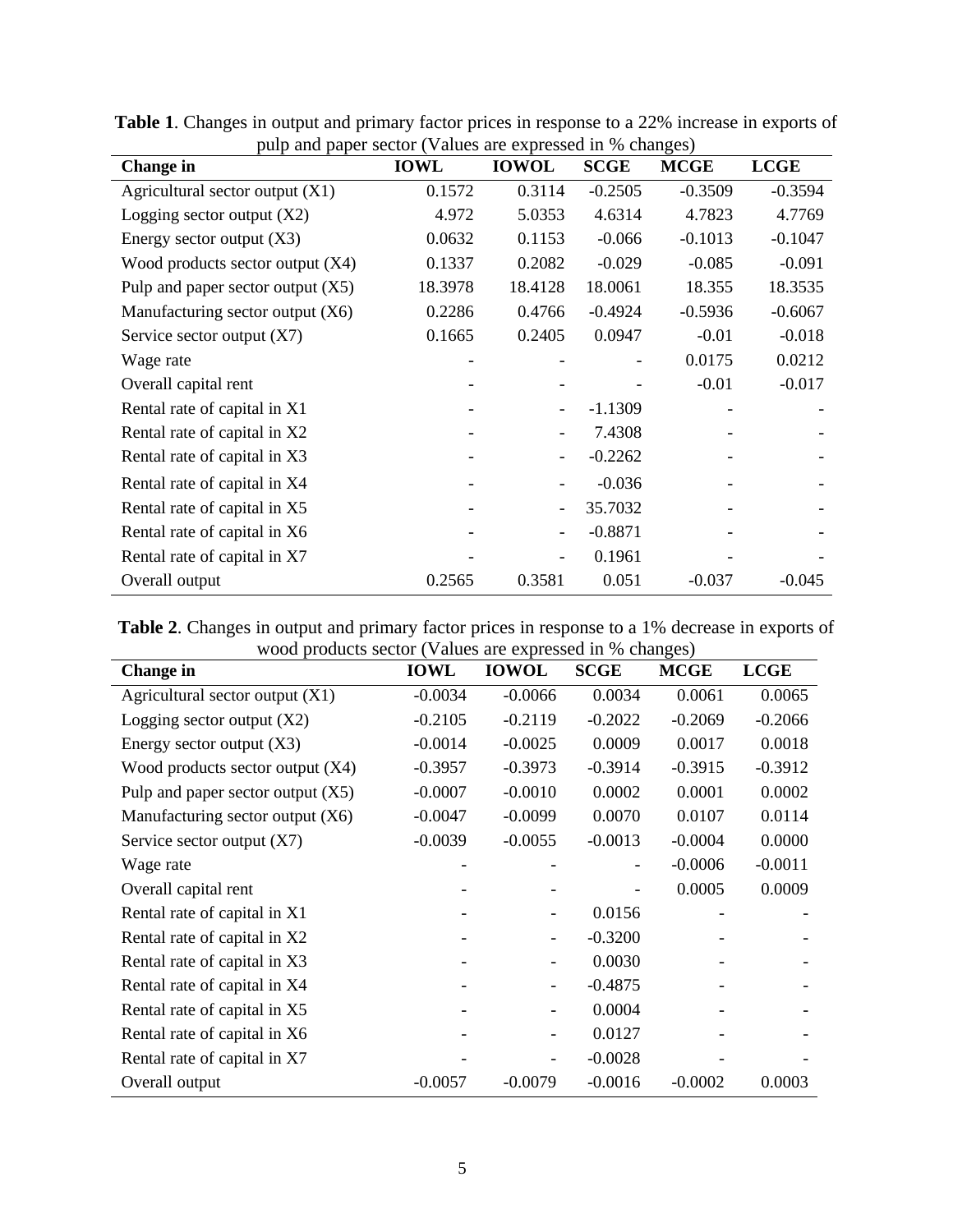The results of this study have a series of implications for forest policy analysis. For example, if the economy under investigation resembles that of the SCGE scenario, the choice of I-O models to estimate regional impacts of a policy change may result in biased estimates. This study shows that there is little scope for adjustment in I-O models to accommodate different economic situations. On the other hand, there is vast scope to modify CGE models to accommodate a variety of economic conditions. The scope of adjustment is limited only by the investigator's imagination and capabilities. However, the results also show that the CGE models can produce estimates that are "more biased" than those of I-O models. For example, in reality if the economy is similar to the SCGE scenario, the LCGE model will produce estimates that are more unrealistic than those of I-O models. Taken together the results suggest that CGE models have greater potential for policy analysis when compared to I-O models but they should be used with caution.

#### *Distributive impacts of forest resource policies in Alberta*

Historically, Alberta's forests were managed with an emphasis on optimizing timber harvests and revenues from timber products.<sup>6</sup> Environmental and recreational issues were not a priority in forest management. However, that is changing with an increasing concern for the environment and the growing demand for recreation from public forest lands. Activities taken to expand forestry operations may increase the production of forest products and thus create an increase in their exports. The increase in the cost of production and expansion of forest products exports may have economy-wide impacts with significant distributional consequences for various income groups. Information about economy-wide impacts and distributional consequences helps policy makers in re-designing regional economic development programs. In the discussion that follows, four types of changes relating to the forest sector in Alberta are discussed:

- 1) an \$80 million increase in pulp and paper exports;
- 2) a \$10 million decrease in lumber exports;
- 3) a 25% increase in the costs of timber production; and
- 4) a 25% increase in the costs of pulp and paper production in Alberta's forest sector are examined.

 In this study, economy-wide economic impacts of these changes in the forest industry with an emphasis on distributional consequences are examined for poor, medium, and rich income households. Although the forest industry in Alberta is small, both in terms of value added and employment, relative to the rest of the economy, it may have significant linkages with the rest of the economy. Partial equilibrium analysis of changes in the forest sector cannot account for intersectoral linkages. Therefore, a social accounting matrix (SAM), (a multi-sectoral approach) is used to capture direct, indirect and cross effects of proposed changes. In this study, we use a SAM model to estimate changes in outputs and household incomes; analyze price formation and

<sup>&</sup>lt;sup>6</sup> Based on Alavalapati, J., W. Adamowicz, and W. White. 1999. Distributive impacts of forest resource policies in Alberta. Forest Science 45(3): 342-348.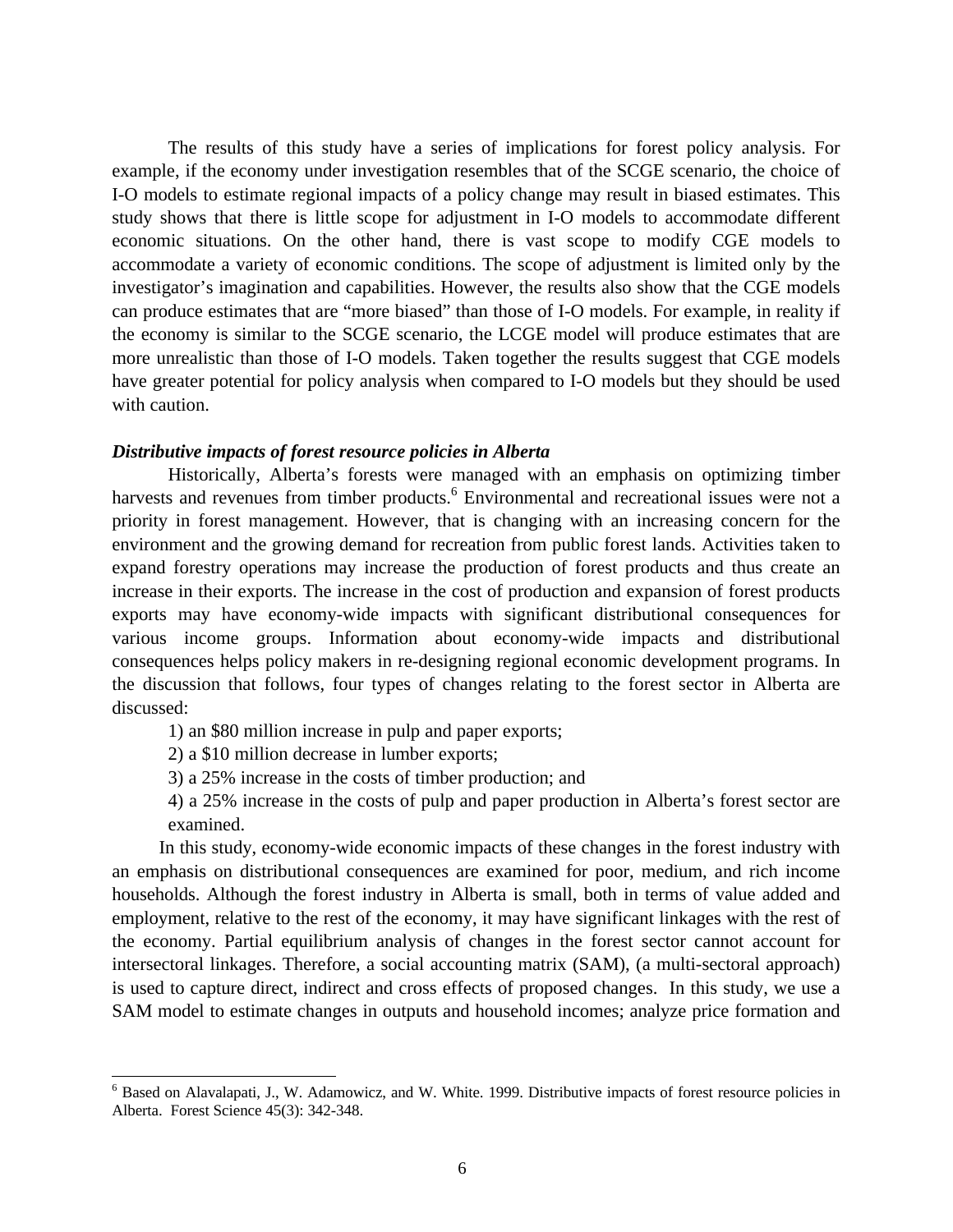cost transmission mechanisms; and examine implications for household income in response to changes in the forest industry in Alberta.

Similar to input-output (I-O) models, SAM models account for intersectoral flows of intermediate inputs. However, SAM models go further to incorporate flows from producing sectors to factors of production and then on to government and households, and finally back to demand for goods (Adelman and Robinson 1986). A SAM details the direct linkages among its producing sectors and institutions and underlying indirect interactions. SAM provides a convenient framework to examine distributional impacts of changes in the economy. Furthermore, SAM based models are useful to examine price formation and cost transformation in economies with institutional rigidities (Roland-Holst and Sancho 1995).

SAM model is not without its limitations. First, the model assumes a Leontief production function. As such it does not allow substitution between factors of production. Second, factor demands do not depend on relative changes in factor prices. Therefore, the model is limited in capturing the behavior of economic agents in the economy. Third, the model assumes that the supply of factor inputs is unlimited in the economy. Therefore, any amount of expansion in one sector does not cause contraction in other sectors of the economy. Consequently, a SAM model may overestimate impacts of any changes. In spite of these limitations, SAM models are commonly used in estimating economy-wide impacts of changes and examining their welfare impacts because of the availability of data and their simplicity, relative to more complex Computable General Equilibrium (CGE) models.

The results of the quantity model suggest that higher income households get a larger share of the benefits than lower income households in response to an expansion in the pulp and paper sector. A contraction in the lumber sector also will hurt higher income households more than lower income households. Larger shares of medium and higher income households in total labor income and capital rents are identified as reasons for this asymmetric distribution. This may be the reason why high income groups either lobby for an expansion or oppose any contraction in forestry activities. The results of the price model suggest that additional costs associated with sustainable forest management and environmental regulations will hurt lower income households more than higher income households. The higher share of consumer expenditure in total income for lower income households when compared to that of high income households may be responsible for this result. Contrary to public agencies' expectations, the results of this study suggests that forest policies which are aimed to improve the environment may be regressive.

#### *Environmentally extended regional economic impact analysis*

The environmental extension of economic impact models is critical for more complete policy analysis. Environmentally integrated economic policy analysis, from a sustainable development perspective, requires a leap from conventional thinking and archaic modeling approaches. Sustainable development is a prevalent issue facing public and private decisionmakers at a regional, national, and global scale. This issue is resulting in the introduction of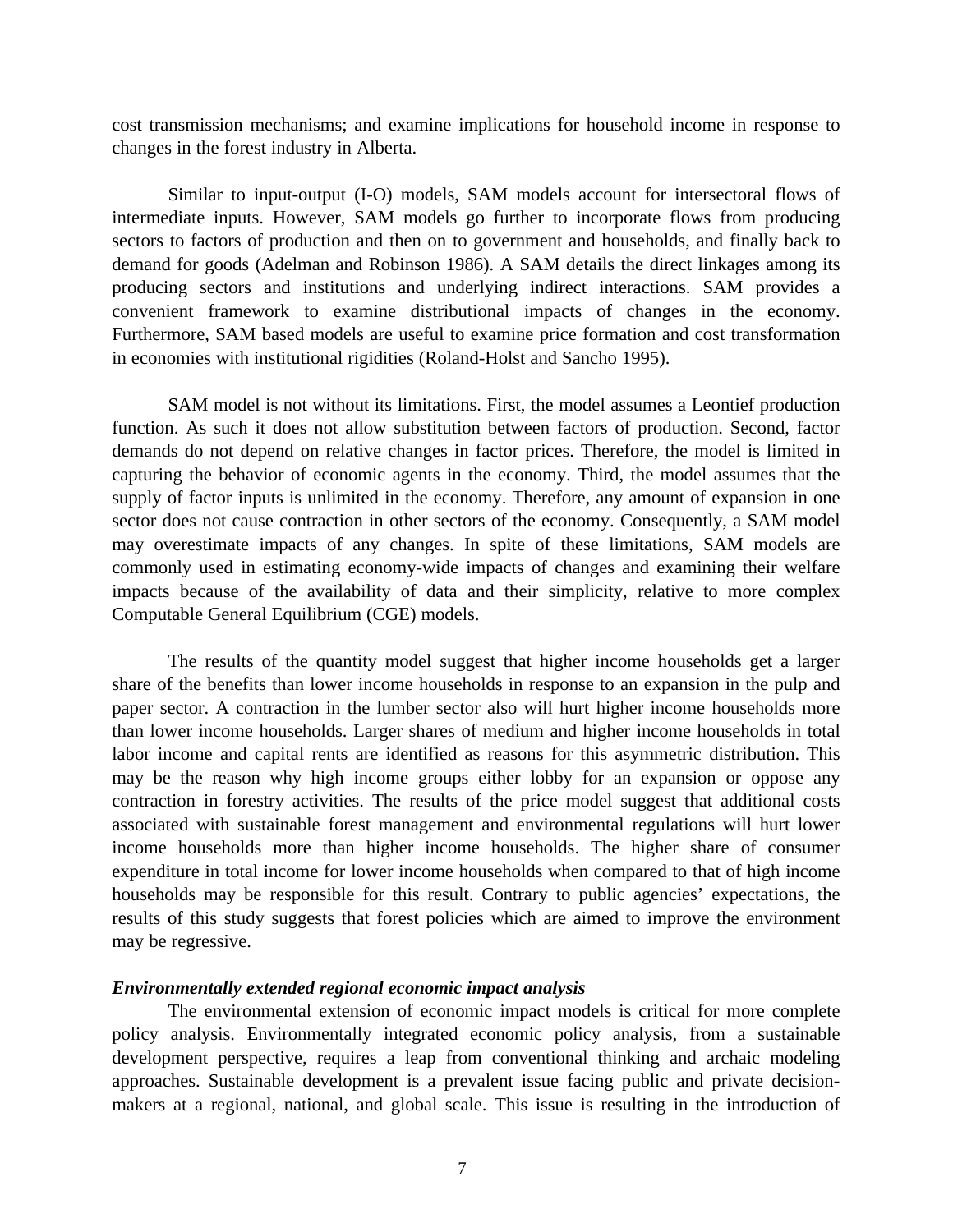environmental and natural resource policies aimed at mitigating environmental problems and promoting environmental stewardship.

General equilibrium methods are commonly used to inform policy-makers of the estimated economic impacts from a proposed change in policy or change in the economy. Recognition of the limitations of conventional general equilibrium economic impact analysis and increasing impact on the environment continues to fuel improvements in approaches to socioeconomic policy analysis. Even so, few analytical models have been developed that extend economic impact analysis to include the environment.

In response, regional computable general equilibrium models that incorporate environmental considerations (carbon emissions and sequestration) were developed<sup>7</sup>. These models were used to evaluate the impacts of regionalizing economic data using hybrid and synthetic techniques, the efficacy of CGE models on a regional scale, and the environmental extension of CGE models on a regional scale. A total of seven models were developed in this study. Table 3 provides a summary of some of the basic features of the models. The first two models, the synthetic conventional SAM (SCSAM) and the hybrid conventional SAM (HCSAM), are used to determine whether the hybrid regionalization approach is more appropriate than the purely synthetic approach for the development of the remaining models.

|                | Role of Prices       | Direction of<br>Impacts | Major Adjustment<br>Mechanism | Role of Environment                   |
|----------------|----------------------|-------------------------|-------------------------------|---------------------------------------|
| <b>SCSAM</b>   | No Role              | Unidirectional          | $\overline{\phantom{0}}$      |                                       |
| <b>HCSAM</b>   | No Role              | <b>Unidirectional</b>   |                               |                                       |
| <b>HESAM</b>   | No Role              | <b>Unidirectional</b>   |                               | Used to Calculate<br><b>Green NNP</b> |
| <b>SRHCCGE</b> | Prices<br>Endogenous | Multidirectional        | Employment                    |                                       |
| <b>LRHCCGE</b> | Prices<br>Endogenous | Multidirectional        | Wages                         |                                       |
| <b>SRHECGE</b> | Prices<br>Endogenous | Multidirectional        | Employment                    | Indicator of<br>Sustainability        |
| <b>LRHECGE</b> | Prices<br>Endogenous | Multidirectional        | Wages                         | Indicator of<br>Sustainability        |

#### **Table 3:** Summary of model features

The five remaining models, the hybrid environmentally extended SAM (HESAM), the short-run hybrid conventional CGE (SRHCCGE), the long-run hybrid conventional CGE (LRHCCGE), the short-run hybrid environmentally extended CGE (SRHECGE), and the long-run hybrid environmentally extended CGE (LRHECGE), are used to examine the differences between

<sup>&</sup>lt;sup>7</sup> Based on Patriquin, M. (2000). Environmentally extended regional economic impact analysis. M. Sc. Thesis, Department of Rural Economy, University of Alberta, Edmonton, Alberta.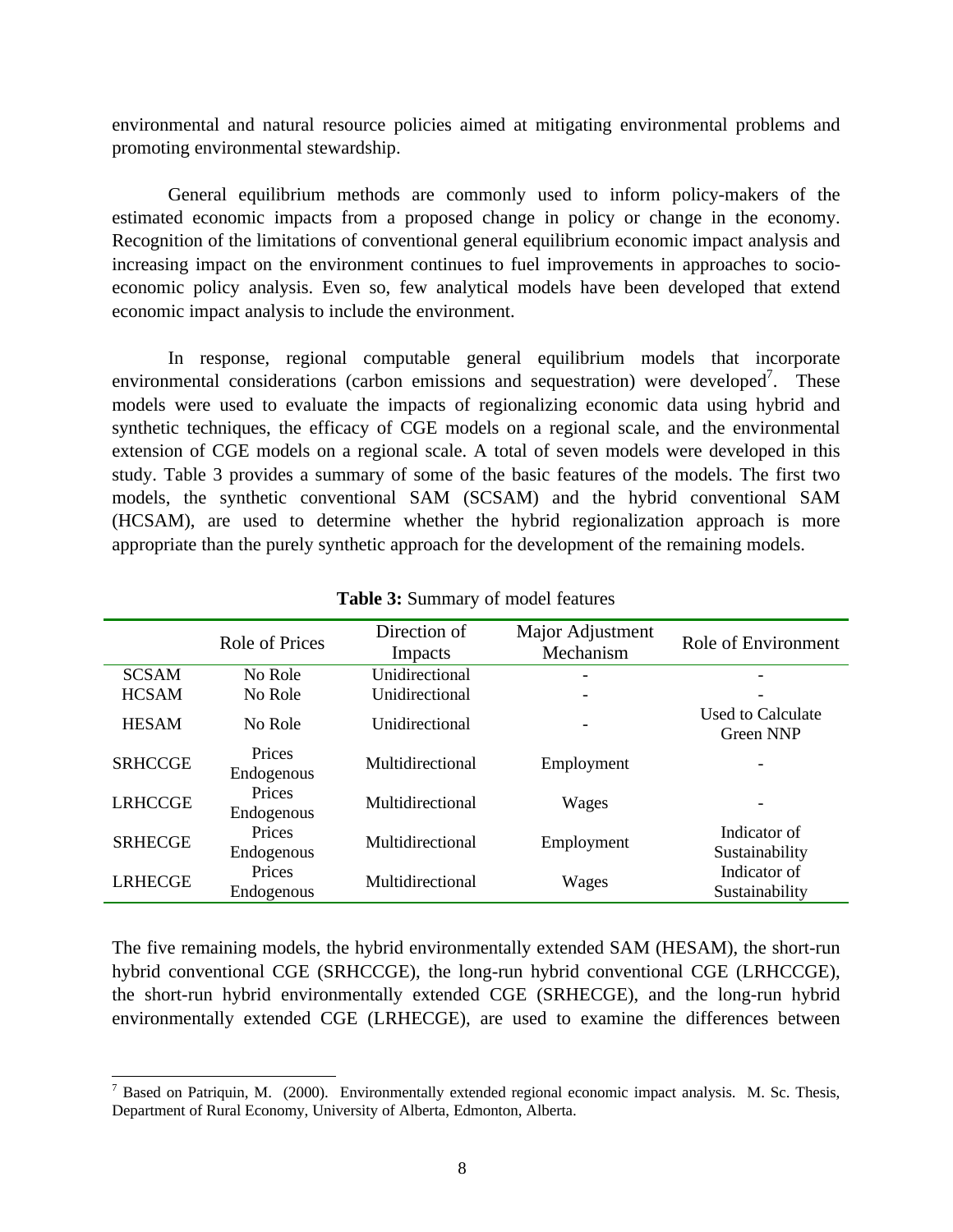general equilibrium techniques and the integration of economy and environment. The general results are:

1. The comparison of a hybrid regionalization approach (mixed survey and synthetic) to developing a sub-provincial economic database or SAM (social accounting matrix) to a purely synthetic (computational) approach reveals that locally collected data is analytically important to the model.

2. A comparison of SAM (input-output based) models and CGE models reveals that estimates from the two approaches are different and that in general CGE impact estimates are more moderate due to the more realistic tradeoffs inherent in CGE models.

3. Development of regional CGE models is little more computationally demanding than the construction of regional I-O or SAM models demonstrating the efficacy of these techniques at the regional level and the potential for wider application of CGE models for economic impact assessments.

4. The regional CGE models were extended to include environmental variables that can be used as indicators of environmental sustainability. CGE models offer the most promise for the incorporation of non-market values and can be used to predict changes to environmental welfare resulting from policy changes or exogenous shocks to the economy.

The results demonstrate that impact estimates derived from SAM models based on a hybrid approach to data collection significantly vary from estimates derived from a model based on a synthetic technique. Table 4 demonstrates the differences between impact estimates derived from a synthetic versus a hybrid model. Since variation exists, the hybrid model is assumed to be the more accurate of the two approaches. The hybrid approach demonstrates a process of selective precision in regional data collection. The FMF hybrid model is used as the base for all other model extensions.

|                          |      | Forestry Mining CPNG Wood Visitor ROE            |      |       |                                 |        |
|--------------------------|------|--------------------------------------------------|------|-------|---------------------------------|--------|
| Sectoral Shock (Dollars) |      | 10000.0010000.0010000.0010000.0010000.0010000.00 |      |       |                                 |        |
| Economy-Wide Impact      |      |                                                  |      |       |                                 |        |
| (HCSAM)                  |      | 17742.9616072.8617218.2814497.1017888.1118192.09 |      |       |                                 |        |
| Economy-Wide Impact      |      |                                                  |      |       |                                 |        |
| (SCSAM)                  |      | 19348.0722855.7517868.6121189.8920552.2911772.79 |      |       |                                 |        |
| <b>Actual Difference</b> |      | 1605 11 6782.89                                  |      |       | 650.33 6692.79 2664.18 -6419.31 |        |
| % Difference             | 8.30 | 29.68                                            | 3.64 | 31.58 | 12.96                           | -54.53 |

**Table 4:** Differences between hybrid and synthetic regionalization

The results from this study suggest that special consideration must be given to the development of regional economic databases. The results also indicate that variation exists between the impact estimates derived from I-O versus CGE models. In addition, the CGE approach offers more potential for environmental extension. This suggests that the CGE approach may be the tool of the future for more complete regional economic impact assessment.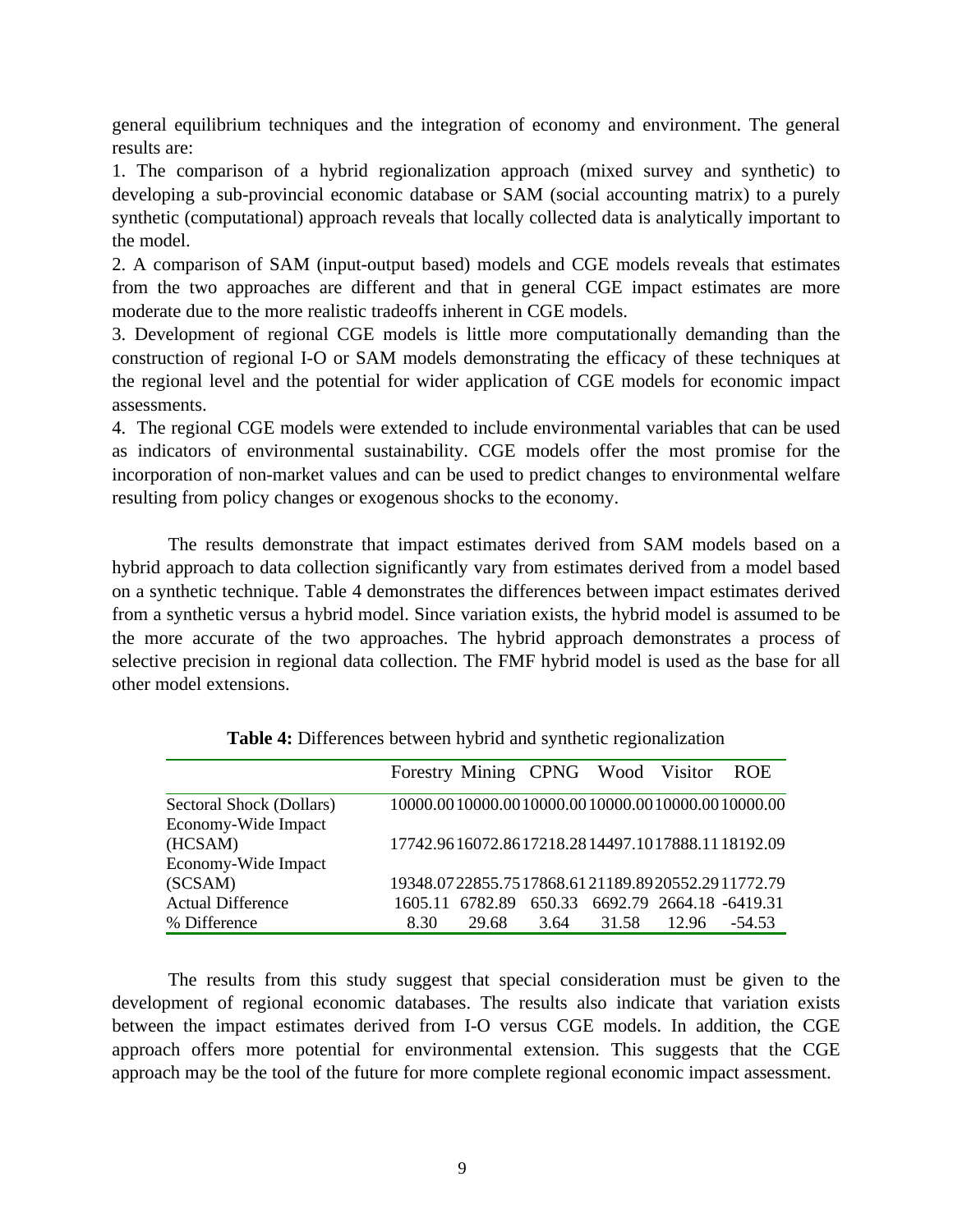#### **C. IMPACTS OF CHANGING MANAGEMENT REGIMES: NON-TIMBER IMPACTS**

A Monte Carlo simulation study of natural disturbance management was conducted to develop 100-year forecasts of probability distributions for habitat area of five vertebrate species under a stochastic wildfire regime<sup>8</sup>. These probability distributions are used to construct habitat constraints for use in an optimisation model allowing for quantification of the trade-offs between timber values and the "degree of naturalness" maintained in the forest. The model identifies the trade-offs between forest harvesting, wildlife habitat, and the degree of similarity between managed forest structure and the structural distribution generated by natural disturbance, and identifies shadow prices (in terms of net present value of timber production) for habitat area of each of the five species.

#### *Non-market recreational hunting model*

 $\overline{a}$ 

An integrated economic-ecological model of non-market recreational hunting was constructed in a STELLA framework. It was designed to illustrate how moose hunting preferences are affected by various attributes from a site. Among other things, the model can determine the percent of the total number of hunters that will go to each site given their preferences, as well as the combined aggregate welfare measures to see how total utility changes over time.

The model was divided into 3 habitats (each with a plant life, moose, predator, and hunter sector) as well as the option to not go hunting. The choices made by the hunters lead to their welfare, or, how well off they are made by the available options. These sectors together essentially "create" a sustainable dynamic simulation habitat for the moose.

The plant life sector is composed of several variables. There is an arbitrary initial quantity of vegetation affected by plant regeneration and moose consumption. The plant regeneration rates are affected by: the vegetation per hectare, total hectares of land, regeneration time, and initial vegetation. The total hectares of land are affected by the amount of land cleared by forestry. This is a non-linear function due to moose population increases from marginal forestry activity, and the reduction of moose population from excessive forestry.

The moose populations in this model are dynamic and are key in determining which site a hunter will choose. The higher the moose population is, the more likely it is that hunters will choose that particular site. An initial moose population is chosen, and that population is directly affected by: moose birth, moose starvation, hunted moose, moose density, and moose predation. Moose births are dependent on the population, as well as on moose natality (a graphed function), consumption per moose (from the plant life sector), and on the reintroduction of moose. Moose starvation is also dependent on population, moose mortality (a graphed function) and

<sup>&</sup>lt;sup>8</sup> Based on Armstrong, G., W. Adamowicz, J. Beck, S. Cumming, and F. Schmiegelow. 2000. Integrated resource management in the context of the range of natural variability. SFM Working Paper 2000-9. 27pp.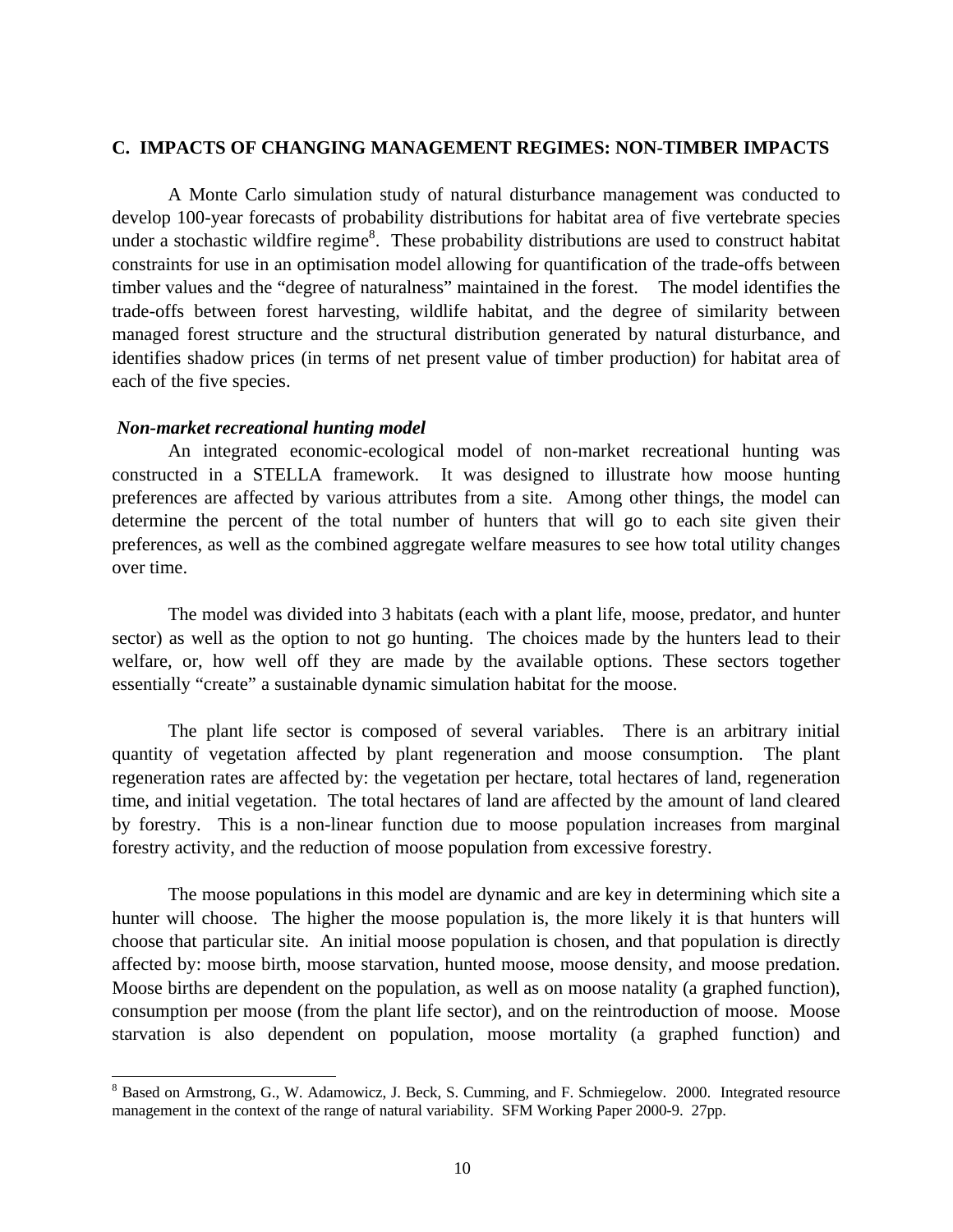consumption per moose. The moose density is dependent on the total number of hectares of land, as well as predation. Hunted moose is derived from the total % of hunters that go to that site (from the hunters sector). Similar to the dynamics of the moose population, the predator population is dependent on predator births and predator deaths, which are dependent on natality and mortality respectively.

The "hunters" sector is the sector that is most specific to this particular simulation model. There are 7 variables that feed into "hunting site attributes". The higher the value, the better the site is considered to be for hunting. The first variable that affects the attributes is "access within hunting areas". The more accessible the site is to a hunter, the more likely the hunters are to go there. The "quality of roads" variable was also included to include a hunter's preference for higher quality roads. The "distance to site" variable is negative for site choice—the further away the site is, the less likely that that site will be chosen. "Sensitivity to encounters" variable refers to how willing a hunter is to see other hunters hunting in a particular hunting ground (the higher the sensitivity, the more sensitive he is to congestion). The Sliders tool controls all the previous 4 variables to change attributes throughout the course of the simulation. Forestry operations (controlled by the dial tool) have a positive effect on moose populations and hunters to a certain point, and if over forested, the effect becomes negative.

The other variables that affect the hunting site attributes are all "self-sustaining" and endogenous. High levels of moose population (from the moose sector) increase the chances of a successful hunt, so the variable "moose population" is incorporated into the hunting site attributes. Also, the congestion levels (due to overcrowding of hunters) from the previous year negatively affect the number of hunters that will return to that site.

The "don't go hunting" sector creates the option to not go hunting at all if the hunting choices are poor. There is a constant value for "not hunting attributes" that feeds into the equation that calculates the percentage of hunters that will not go given those 3 hunting options. The "welfare measures" sector calculates the welfare of the hunters to assess the satisfaction with the hunting experience. These measures determine the monetary impact of changes in nonmonetary variables. A logarithmic equation calculates the welfare on a yearly basis. The change in welfare helps to determine overall hunting satisfaction, predict congestion areas, and examine different policies to graph their effects. This model could also be used to calculate expenditures on hunting (which affect economies in the region of the habitat).

# **3. LINKING ECONOMIC INDICATORS (TIMBER AND NON-TIMBER VALUES) WITH ECOLOGICAL CONDITIONS**

Two approaches to linking economic indicators with ecological conditions were examined. The first approach was the construction of a natural resource account that included both timber and non-timber values for the region of the Alberta Pacific FMA. This results in the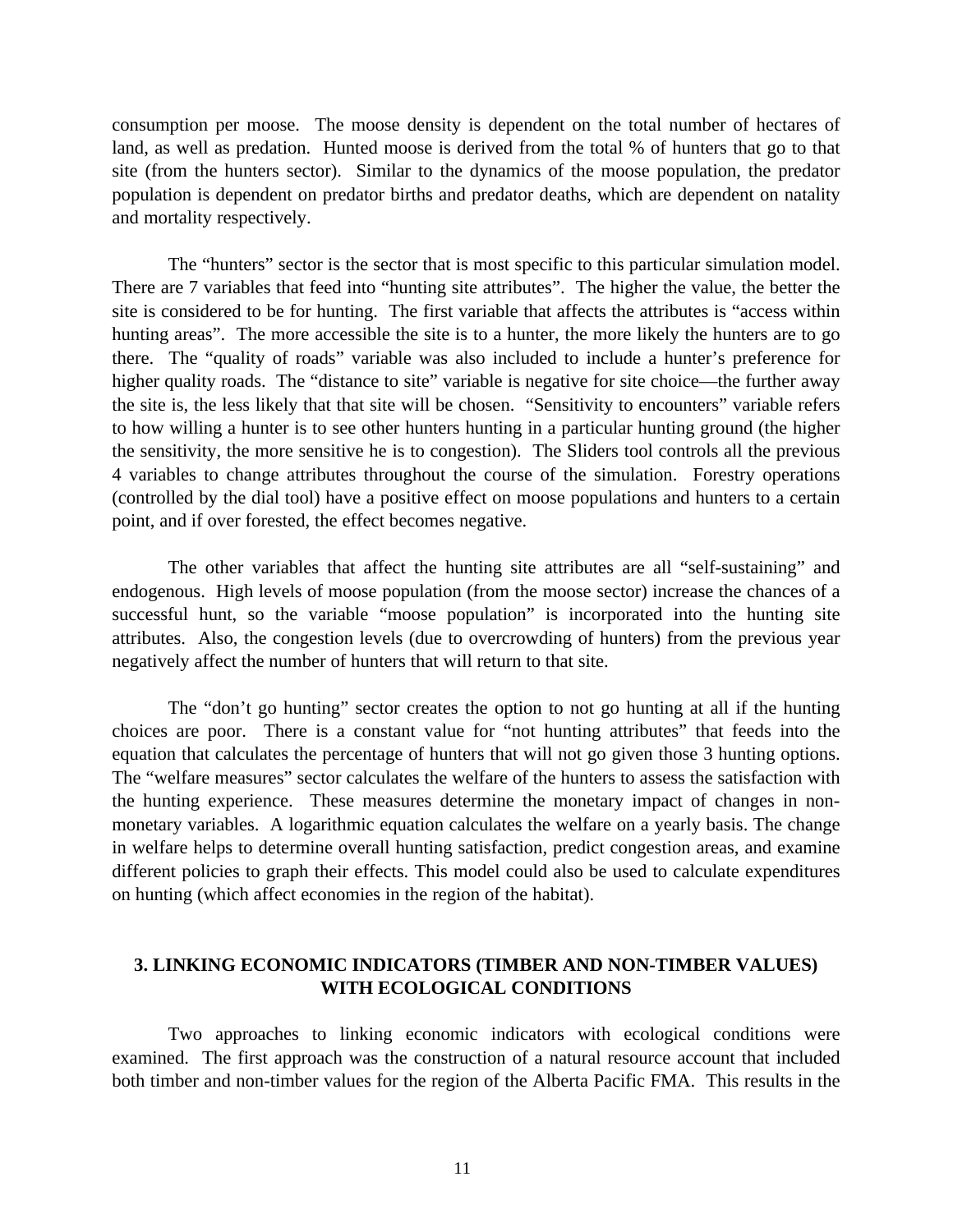construction of an indicators of economic sustainability that considers both market and nonmarket values. The results of this exercise are summarized in Table 5.

| 86.6             | 132.6   | 109.6   | 46.0      | 47.2                    |                                  |
|------------------|---------|---------|-----------|-------------------------|----------------------------------|
| 60.0             | 60.0    | 60.0    | <b>NA</b> | 25.8                    |                                  |
|                  |         | 169.6   |           |                         | 72.9                             |
| 44.4             | 60.2    | 52.3    | 15.8      | 22.5                    |                                  |
| $-61.4$<br>Pulp  | $-84.2$ | $-72.8$ | 22.8      | $-31.3$                 |                                  |
| Lumber<br>$-5.3$ | $-5.3$  | $-5.3$  | NA        | $-2.3$                  |                                  |
|                  |         | $-25.8$ |           |                         | $-11.1$                          |
|                  |         | 143.8   |           |                         | 61.9                             |
|                  |         |         |           |                         |                                  |
| 0.29             | 0.29    | 0.29    | <b>NA</b> | 0.1                     |                                  |
| 0.27             | 0.51    | 0.39    | 0.24      | 0.2                     |                                  |
|                  |         | 0.68    |           |                         | 0.3                              |
|                  |         |         |           |                         |                                  |
| 0.28             | 0.97    | 0.62    | 0.7       | 0.3                     |                                  |
| 0.52             | 2.65    | 1.58    | 2.1       | 0.7                     |                                  |
| 0.21             | 0.21    | 0.21    | NA        | 0.1                     |                                  |
|                  |         | 2.41    |           |                         | 1.0                              |
|                  |         |         |           |                         |                                  |
| 8.3              | 26.8    | 17.6    | 18.5      | 7.6                     | 7.6                              |
|                  |         |         |           |                         |                                  |
| 14.8             | 102.1   | 58.4    | 87.3      | 25.1                    | 25.1                             |
|                  |         |         |           |                         |                                  |
| 0.2              | 18.9    | 9.5     | 18.7      | 4.1                     | 4.1                              |
| 149.2            | 315.7   | 232.4   | 166.5     | 100.0                   | 100.0                            |
|                  | Low     | High    | Average   | Range of<br>Uncertainty | % of Average Total<br>Net Income |

**Table 5.** Summary of the 1996 Forest Resource Account for Study Region (1996\$, millions)

Using average component values, the largest component of total net income in the forest resource account is pulp production and the smallest is camping. Other large absolute values include human-made capital depreciation, biodiversity maintenance and value of change in the timber stock.

The incorporation of risk and uncertainty are also important when calculating values for resource accounts. The expected value of risk helps to apply a stochastic version of a sustainability rule that requires that the value of the net income to be non-declining. Results show that net income is subject to large and stochastic declines the influence of fire risk. When the price risk is also incorporated, the expected value of these forms of risk is estimated to be \$11 million annually.

The second approach to linking economic and ecological conditions was the construction of an integrated economic-ecological model of non-market recreational hunting activity. This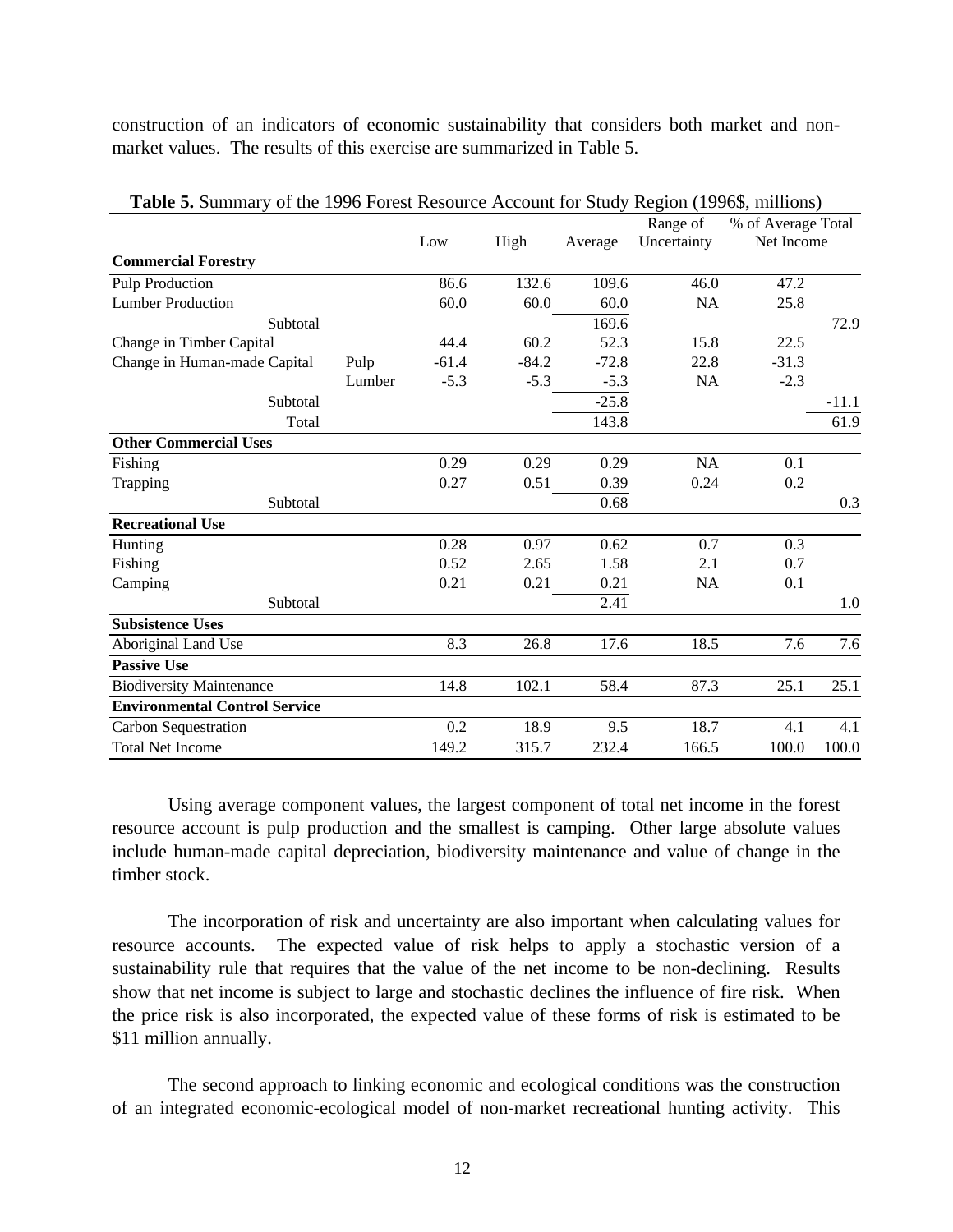prototype model outlined how human behaviour (recreation site choice), ecological conditions (wildlife populations, vegetation), and access interact to generate time varying non-timber benefits. This model also served to identify several uncertainties in the modelling of these systems, particularly the interaction between economic agents, and the impact of dynamics (demographic changes and habit persistence) on non-market benefits.

#### *Regional Forest Resource Accounting: A Northern Alberta Case Study<sup>9</sup>*

Dissatisfaction amongst economists and researchers from other fields with the use of GDP or GNP as an indicator of a country's progress and aggregate welfare led to calls for adjustments to this measure of national income. The field of resource accounting was initiated by those who felt that conventional national accounting inadequately reflected the effects of environmental degradation and of natural capital depletion on national welfare. Much like conventional income accounts, resource accounts document economic activity; however, resource accounts include the flow of income from non-market activities and the value of natural capital depreciation. Therefore, resource accounts can give a broader picture of aggregate welfare. Resource accounts have also been used for policy assessment and planning by a number of countries.

In combination with other information, natural resource accounting can be used to assess the socioeconomic sustainability of forestry practices. This report outlines the development of a regional level resource accounting system for a forest products company operating in northeastern Alberta. The purpose of this exercise is to provide a clearer picture of the direct and indirect benefits provided by the forest. The case study provides the basis for future estimates that when tracked over time can provide information regarding the sustainability of income flows from the region. Many of the complexities of resource accounting at this finer resolution parallel those of resource accounting at the national level, however, the case study also illustrates constraints and challenges unique to the regional and forestry context.

The resource accounting framework developed for the case study region is used to estimate the income generated by forest services in 1996. The services valued include commercial activities such as forestry, trapping, and fishing and non-commercial or non-market activities. The non-market services valued include recreational activities (fishing, hunting, and camping), subsistence resource use, and environmental control services (carbon sequestration and biodiversity maintenance). The appropriate methods for estimating component values are not always straightforward and in some cases different methods are compared. Also, for some components a range of possible values is given based on the information available related to activity levels and the marginal net value associated with the activity.

It is estimated that the forest services included the resource account generated between \$149 and \$316 million in net income in the region in 1996. Commercial forestry was the largest

 $\overline{a}$ 

<sup>9</sup> Haener, M. and Adamowicz. W. 1999*.* Regional Forest Resource Accounting: A Northern Alberta Case Study. Canadian Journal of Forest Research. 30 (2): 264-273.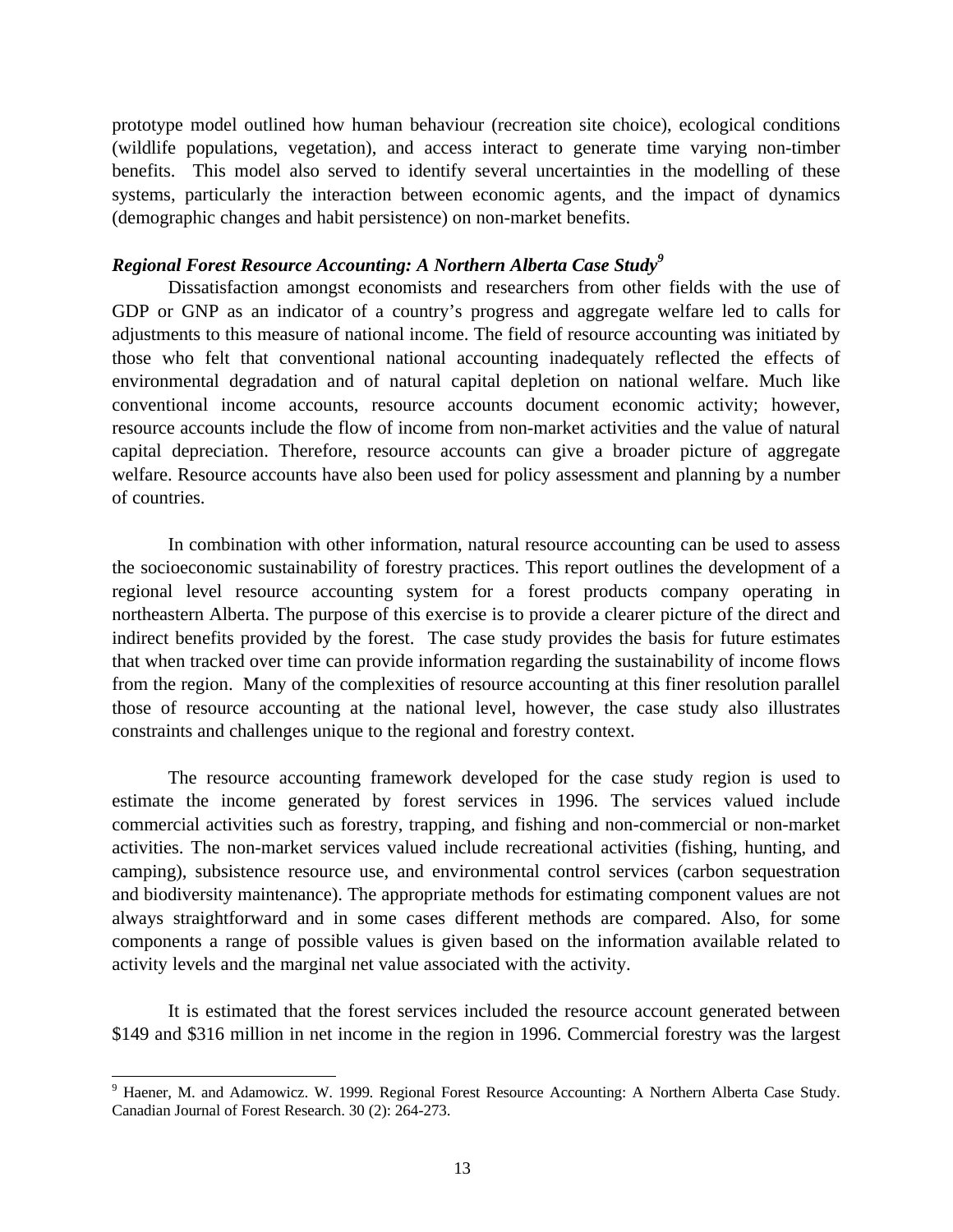component of the account representing approximately 62% of the total average net income. Aboriginal resource use and biodiversity were the largest of the non-market values estimated and also had the largest degree of uncertainty associated with them.

The study demonstrates that regional forest resource accounting is feasible and can provide valuable information to forest managers. However, the accounting exercise also reveals a number of complications and difficulties that need to be overcome. The report provides numerous recommendations and suggestions for future research related to the estimation of forest service values and the construction of forest resource accounts.

# *Incorporation of risk in regional forest resource accounts<sup>10</sup>*

Uncertainty and risk are associated with future income flows from forest resources. The uncertainties associated with timber harvesting income stem from both uncertainty in future environmental conditions and uncertainty in market conditions. Changes in environmental conditions (such as weather and fire) can alter the growth and characteristics of timber stock, and thereby influence commercial forestry, recreational activity, biodiversity and other forest services. Market conditions can also influence the future forestry income flows, by way of price fluctuations and changes in consumer preferences, development of substitutes and technological advancements. Because of the influence of uncertainty on the regional net income from forest services, it is important to include the expected appreciation or depreciation of capital stocks in the income measure.

The methods that were used in this study included a series of simulations to demonstrate how fire and price risks influence regional resource revenue flows and timber stocks. The future paths of resource revenue and changes in merchantable timber stock were simulated using two approaches: Repetto's depreciation approach and Brekke's wealth–based approach. The simulations predict revenue flows and stock changes for the next 20 years, and for each of the 20 years, 500 draws are made from the probability distribution characterizing fire and/or price risk.

Firstly, the fire simulations were conducted. Armstrong's (1999) findings were used to assume that a relatively simple non-spatial stochastic characterization of fire risk predicts as well as other models. The distribution of fire risk was characterized as a lognormal with a mean annual burn rate of 0.006296% of forest area and S.D. 2.853. Deciduous and coniferous harvest levels were both considered, as well as differences between quota holders. Annual growth and land conversions were assumed to remain constant at the 1996 levels.

When the depreciation approach was used, the path of net income displayed was highly uncertain. Since the depreciation approach adjusts current income flows by the value of the change in stock for that year, the variability is reflected directly in the net income measure. When the wealth-based approach is used, the path of the mean or expected net income is much

-

<sup>&</sup>lt;sup>10</sup> Based on Haener, M.K., and Adamowicz, W.A. 2000. Incorporation of risk in regional forest resource accounts. Ecological Economics. 33: 439-455.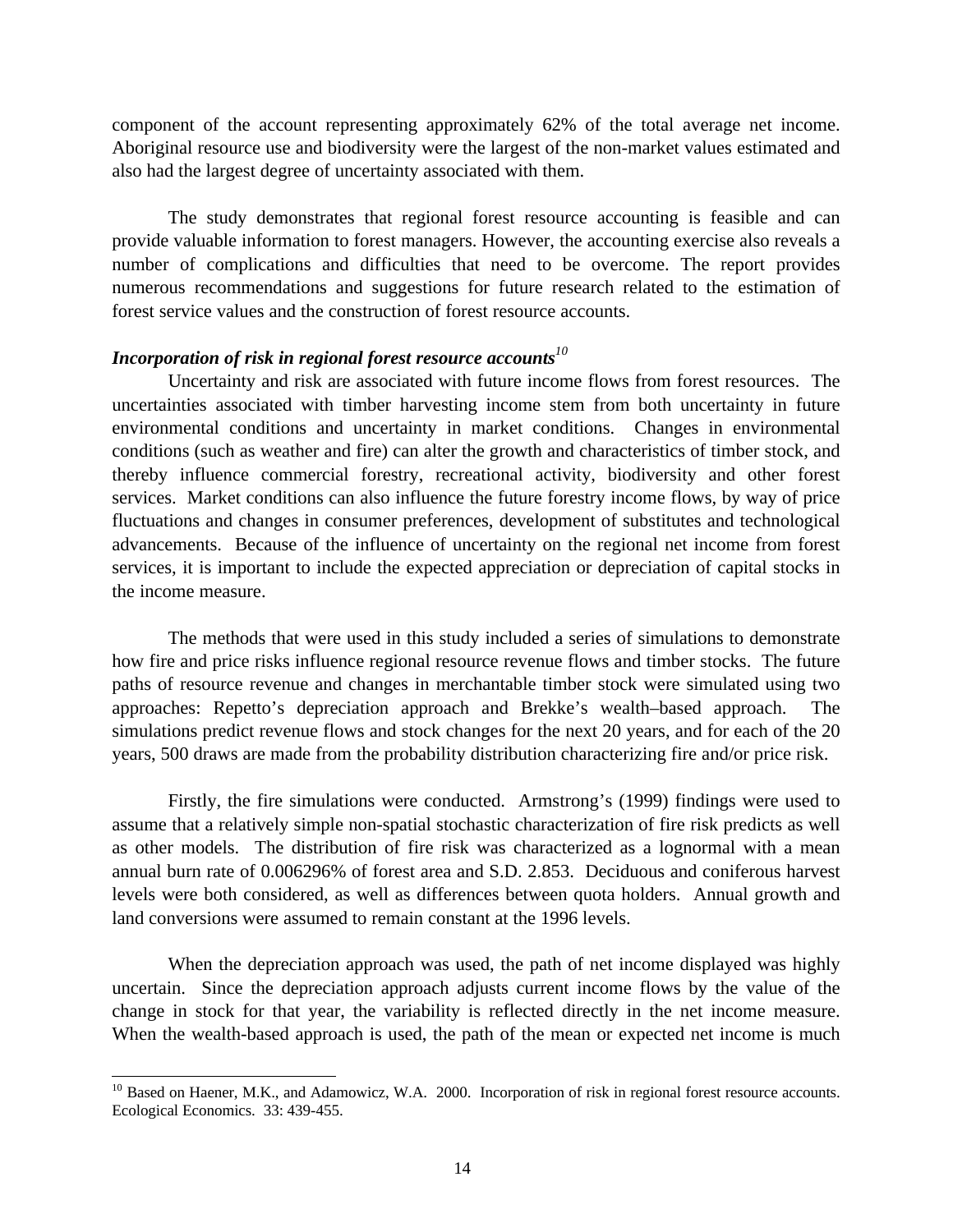smoother, and the path of the net income is higher. The confidence intervals increase over time, but do not fluctuate greatly.

Next, a price risk simulation was conducted. The simulated price paths were based on historical time series data. As with the fire simulations, 500 draws for each of the 20 years are made from the error term distributions. The results showed that in using the two approaches, the shapes of the curves were similar; however, the wealth approach generated a time path, which is less variable. The depreciation approach resulted in a distribution with a slightly larger range and median.

By simulating both fire and market risks, a more realistic approach with more applicable results to timber net income is formulated. The combined simulation can be seen in Table 6.

| Annual net income statistic  | Average of<br>annual | Lowest of annual | Highest of annual |
|------------------------------|----------------------|------------------|-------------------|
| <b>Depreciation approach</b> |                      |                  |                   |
| Mean                         | 137 330 540          | 60 405 755       | 241 060 246       |
| Lower 95% confidence         | $-642290552$         | $-1$ 357 505 422 | $-82846996$       |
| interval                     |                      |                  |                   |
| Upper 95% confidence         | 497 696 587          | 315 087 376      | 591 251 783       |
| interval                     |                      |                  |                   |
| <b>Wealth approach</b>       |                      |                  |                   |
| Mean                         | 208 402 188          | 115 950 744      | 268 417 402       |
| Lower 95% confidence         | 30 473 649           | -23 932 034      | 177 537 244       |
| interval                     |                      |                  |                   |
| Upper 95% confidence         | 376 991 472          | 185 849 964      | 448 431 123       |
| interval                     |                      |                  |                   |

**Table 6.** Price and fire risk simulation summary statistics: net income, years 1-20

The influence of fire risk appears to dominate since the resulting figure closely resembles the corresponding chart for fire risk. The time path of net income when the wealth approach was used was less stochastic than the path generated when the depreciation approach was used. This is because when the depreciation approach is used, the entire appreciation in resource stock for the year is added from income flows or the year. Therefore, if the volume or the price of the stock fluctuates over time, then the net income will as well. However, in renewable resources, this adjustment overestimates changes in productive capacity of the resource. For example, it does not account for the ability of the resource to regenerate in future periods, essentially treating them as permanent deletions.

However, the wealth approach uses information related to future revenue flows to value current stock changes. It allows the change in future resource flows due to fires and cutting in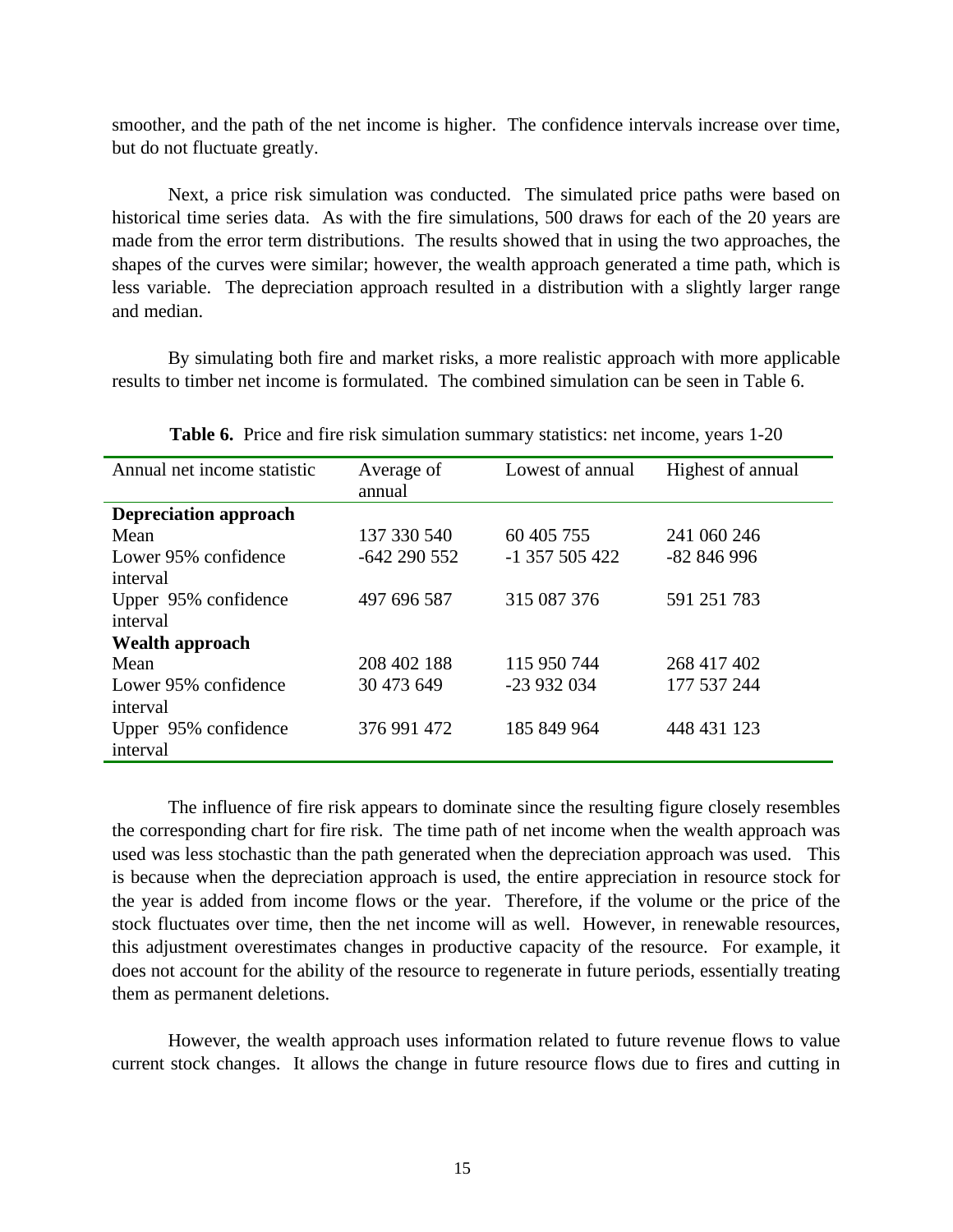the current period to be captured in the net income estimate for the current period. Therefore, when a renewable resource is subject to risk, the wealth approach is a more appropriate measure.

# **CONCLUSIONS**

In assessing the transition towards a natural disturbance management regime in the boreal forest, it is important to examine economic impacts and changes. In order to accurately assess the economic implications of a natural disturbance regime, there needed to be a consistent description of "natural disturbance" management.

Several sets of tools for assessing the impacts of changing management regimes were developed. Firstly, the financial implications were studied. Next, regional economic impacts tools were developed, including CGE models, SAM models and Input-Output models. Also, the non-timber aspects were examined to assess how non-market values could be incorporated into economic assessments.

The final aspect considered in this project was linking the economic indicators to ecological conditions. This was achieved by constructing an integrated ecological/economic model to portray recreational hunting activity and the effects on non-market attributes.

The main conclusions of the elements of this research program were:

- A comparison between NDM and growth-based techniques leads to a significant difference in allowable harvest levels as well as timber values
- A hybrid of both NDM and a social science perspective need to be incorporated to get a more accurate valuation of the environment to better create forestry policy.
- Estimates derived from input-output (I-O) models differ from those of computable general equilibrium (CGE) models. Employment and GDP estimates derived from CGE models are much smaller than those estimates derived in I-O models.
- In order to test the incidence of changes in regional level forest industry activity, a Social Accounting Matrix (SAM) approach was developed. The results of the quantity model suggest:
	- Higher income households get a larger share of the benefits than lower income households in response to an expansion in the pulp and paper industry.
	- A contraction in the lumber sector will hurt higher income households more than lower income households.
	- The results of the price model suggest that additional costs associated with sustainable forest management and environmental regulations will hurt lower income households more than higher income households.
- An economic-ecological model is a good illustration of the variables and players involved in the complexity of ecosystem dynamics.
- Regional resource accounts provide an effective and useful method of assessing economic sustainability.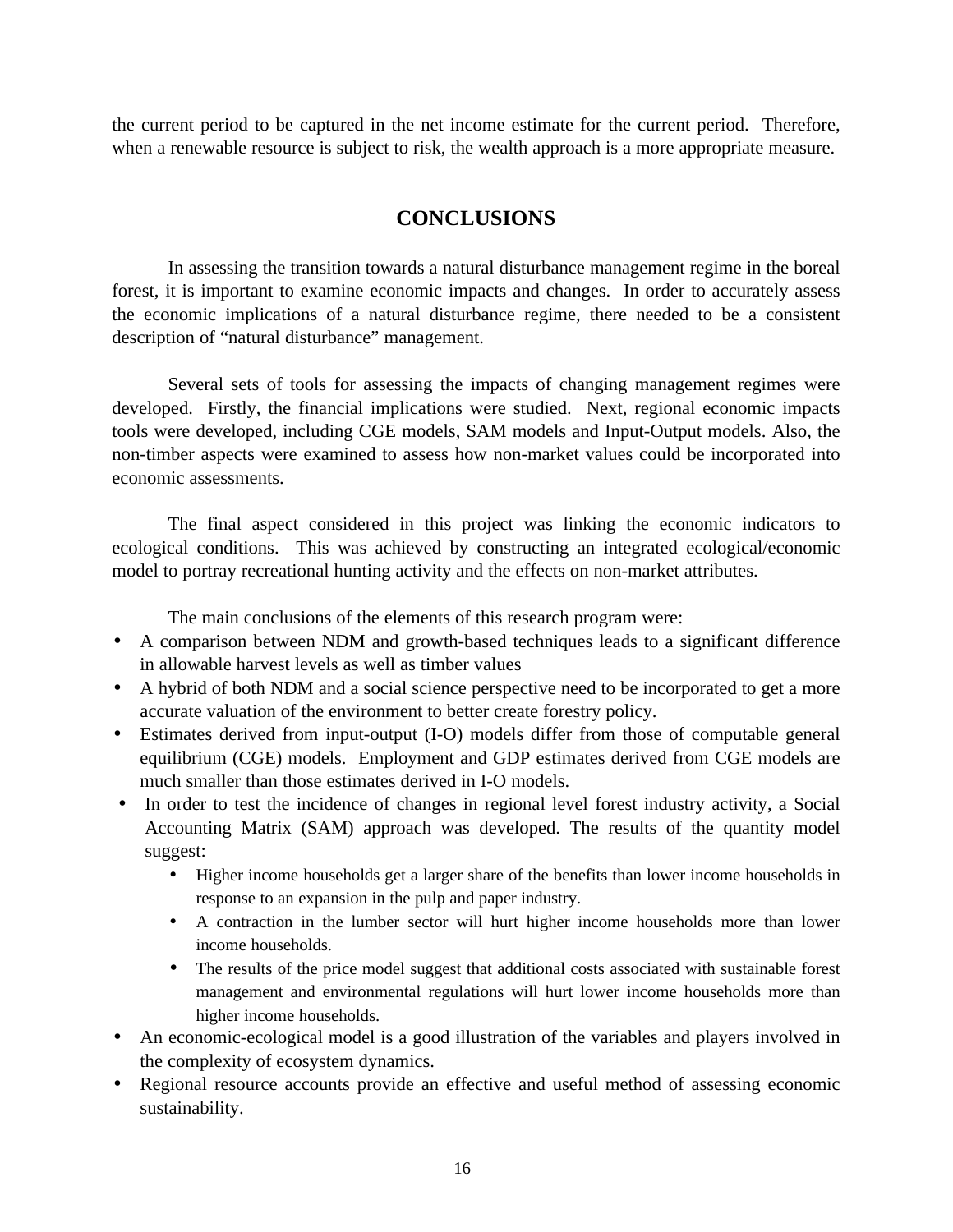• When a renewable resource is subject to risk, the wealth-based approach is a more appropriate measure of sustainability than the depreciation approach.

## **REFERENCES**

- Adamowicz, W. and T. Veeman. 1998. Forest policy and the environment: Changing paradigms. Canadian Public Policy. 14(2) S61-S61.
- Alavalapati, J. and W. Adamowicz. 2000. Tourism impact modeling for resource extraction regions. Annals of Tourism Research. 27(1): 188-202.
- Alavalapati, J., and W. Adamowicz. 1999. Economic importance of forestry related sectors in the provincial and northwestern regional economy of Alberta. Forestry Chronicle*.* 75(1):111- 119.
- Alavalapati, J. and W. Adamowicz. 1997. Economic importance of the forestry related sectors in the provincial and North Western regional economy of Alberta. Working Paper SES-1. Sustainable Forest Management Network of Centres of Excellence, University of Alberta, Canada. pp-21.
- Alavalapati, J., W. Adamowicz, and W. White. 1999. Distributive impacts of forest resource policies in Alberta. Forest Science 45(3): 342-348.
- Alavalapati, J., W. Adamowicz, and W. White. 1999. Random variables in forest policy: A systematic sensitivity analysis using CGE models. Journal of Forest Economics 5(2):321-336.
- Alavalapati, J., W. Adamowicz, and W. White. 1998. A Comparison of economic impact assessment methods: The case of forestry developments in Alberta. Canadian Journal of Forest Research. 28(5):711-719.
- Alavalapati, J., W. White, and M. Patriquin. 1999. Economic impacts of changes in the forestry sector: A case study of the Foothills region in Alberta. Forestry Chronicle*.* 75(1):121-127.
- Armstrong, G.W. 1999. A stochastic characterisation of the natural disturbance regime of the boreal mixedwood forest with implications for sustainable forest management. Canadian Journal of Forest Research*.* 29(4): 424-433.
- Armstrong, G., W. Adamowicz, J. Beck, S. Cumming, and F. Schmiegelow. 2000. Integrated resource management in the context of the range of natural variability. SFM Working Paper. 27pp.
- Armstrong, G., S. Cumming, and W. Adamowicz 1999. Timber supply implications of natural disturbance management. The Forestry Chronicle. 75(3): 497-504
- Cumming, S. G. and G. W. Armstrong. 1999. Divided land bases and overlapping tenures in Alberta's mixedwood forests: A simulation study of policy alternatives. SFM report 1999-3
- Haener, M. and W. Adamowicz. 1999*.* Regional Forest Resource Accounting: A Northern Alberta Case Study. Canadian Journal of Forest Research*.* 30 (2): 264-273.